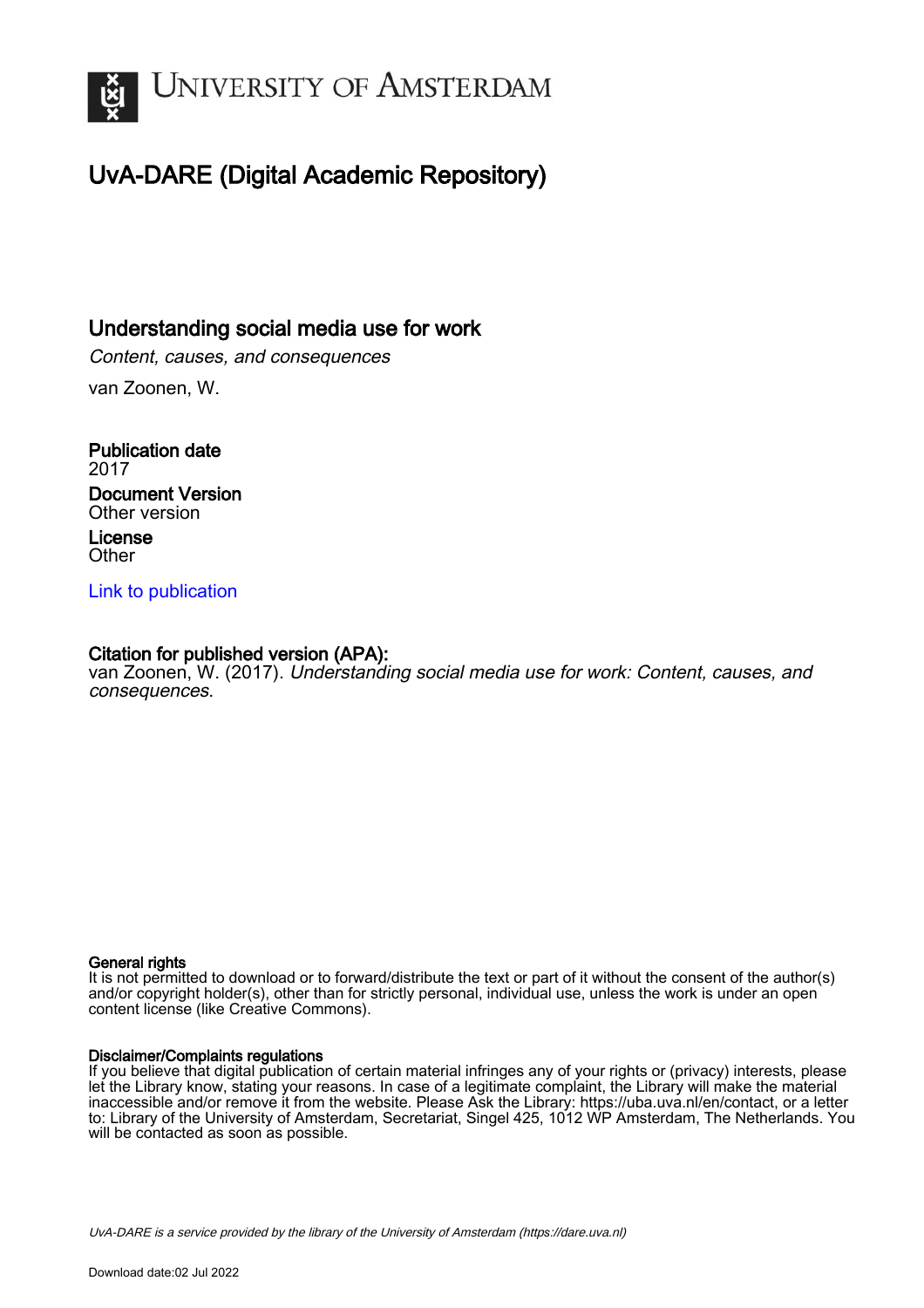# **Chapter 5**



*The chapter is under review*: Van Zoonen, W. & Rice, R. E. (2017). The Shackles of Freedom: Paradoxical Consequences of Personal Social Media for Work. *New Technology, Work, and Employment*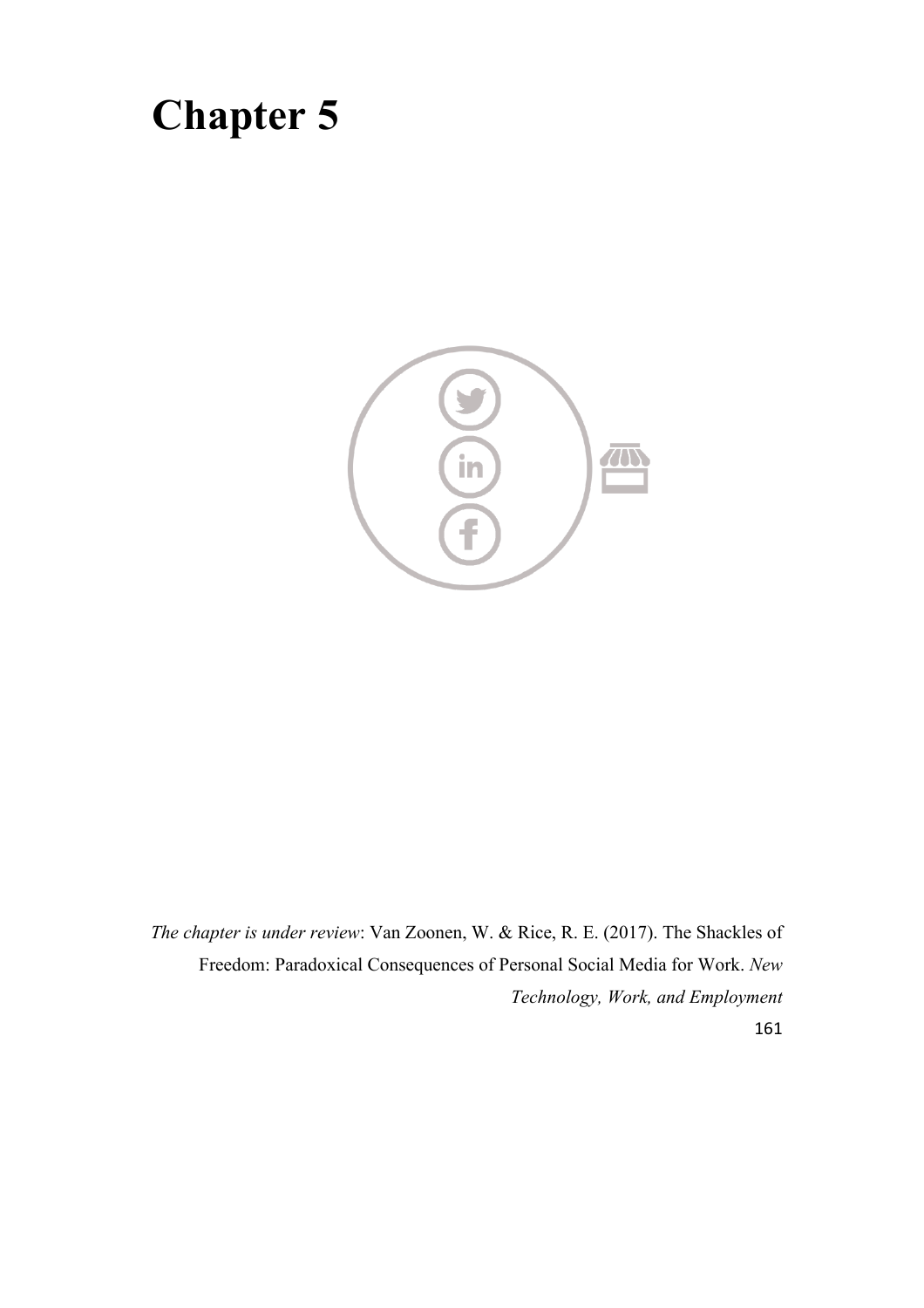# **The Shackles of Freedom: Paradoxical Consequences of Personal Social Media for Work**

#### **Abstract**

New technology is a paradox: it is both liberating and constraining at the same time. This field study examines the implications of social media use for work for employees' autonomy, work pressure, and exhaustion and engagement. 364 employees of three large multinationals responded to a web-based survey. Results demonstrate the presence of a paradox, as social media for work facilitates autonomy as well as work pressure, both of which in turn relate to well-being (exhaustion and engagement). This study adds to our understanding of technological paradoxes by examining the conditionality of these opposing effects. Overall, employees seem more likely to be burdened by the use of social media for work than benefit from it. However, responsiveness moderates the positive effects of social media use for work, though does not moderate the negative effects.

**Keywords:** Social Media Paradox: Autonomy: Work pressure: Responsiveness: Well-being.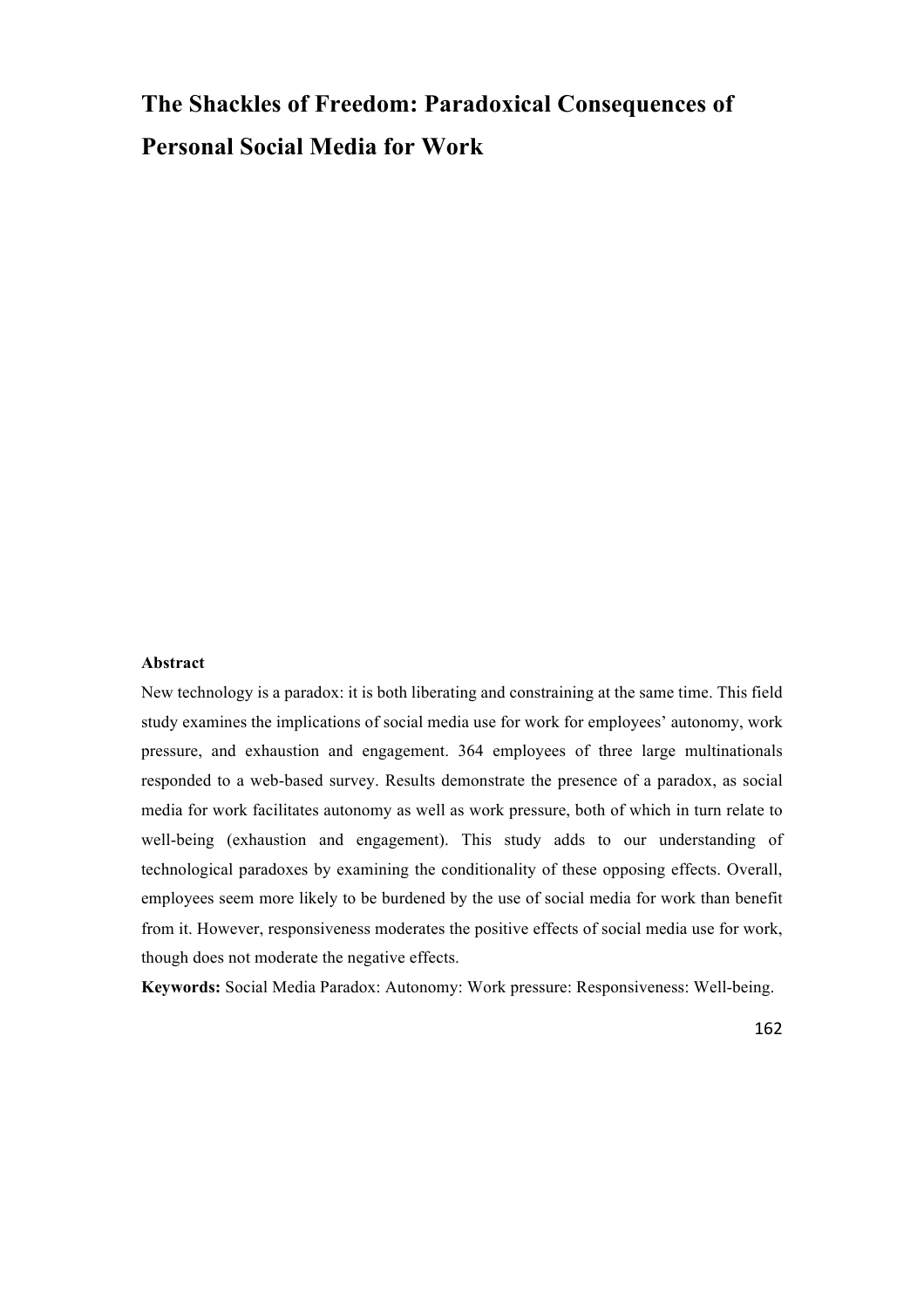#### **Introduction**

Many scholars have hypothesized that information and communication technologies continue to improve the quality, accuracy, and ease with which people can communicate and organize work (Leonardi, Treem, & Jackson, 2010). Social media is among these communication technologies that have deeply penetrated the workplace (Cao, Vogel, Guo, Liu, & Gu, 2012; Moqbel, Nevo & Kock, 2013), changing and reshaping the nature of the workplace and work itself (Bucher, Fieseler, & Suphan, 2013). The increased use of social media in the workplace – similar to other communication technologies – is likely to be associated with both advantages and disadvantages. These advantages and disadvantages are likely to simultaneously coexist (e.g., Jarvenpaa & Lang, 2005; Ter Hoeven, van Zoonen, & Fonner, 2016). This study takes a paradoxical lens to study the consequences of social media use for work.

The notion that the effects of technology, in general, can be paradoxical has been extensively researched in the context of organizations and communication (e.g., Arnold, 2003; Fonner & Roloff, 2012; Jarvenpaa & Lang, 2005; Leonardi, Treem, & Jackson, 2010; Mazmanian, Orlikowksi, & Yates, 2013; Putnam, Myers, & Gailliard, 2014; Smith & Lewis, 2011; Ter Hoeven et al., 2016). A paradox can be defined as 'contradictory yet interrelated elements that exist simultaneously and persist over time' (Smith & Lewis, 2011, p. 386). Hence, a paradox is the simultaneous existence of two inconsistent states such as between empowerment and enslavement (Javernpaa & Lang, 2005) or connectivity and interruptions (Fonner & Roloff, 2012). In some contexts, the advantages might be more profound while in other contexts the challenges associated with technology use are greater. Although the notion that technologies are paradoxical is widely studied, research on the conditions under which these advantages and challenges exist is limited (Barley, Meyerson, & Grodal, 2011). This study advances our understanding of technological paradoxes by testing conditions under which these advantages and challenges may be stronger or weaker.

A widely held belief is that communication technologies provide employees with more leeway in when, where and how they work (Rice, 2017). In that sense, communication technologies offer employees more autonomy in organizing their work (Mazmanian et al., 2013), for instance, because it becomes easier to stay connected to work (Leonardi et al., 2010), access online information, participate in group discussion, and use organizational resources at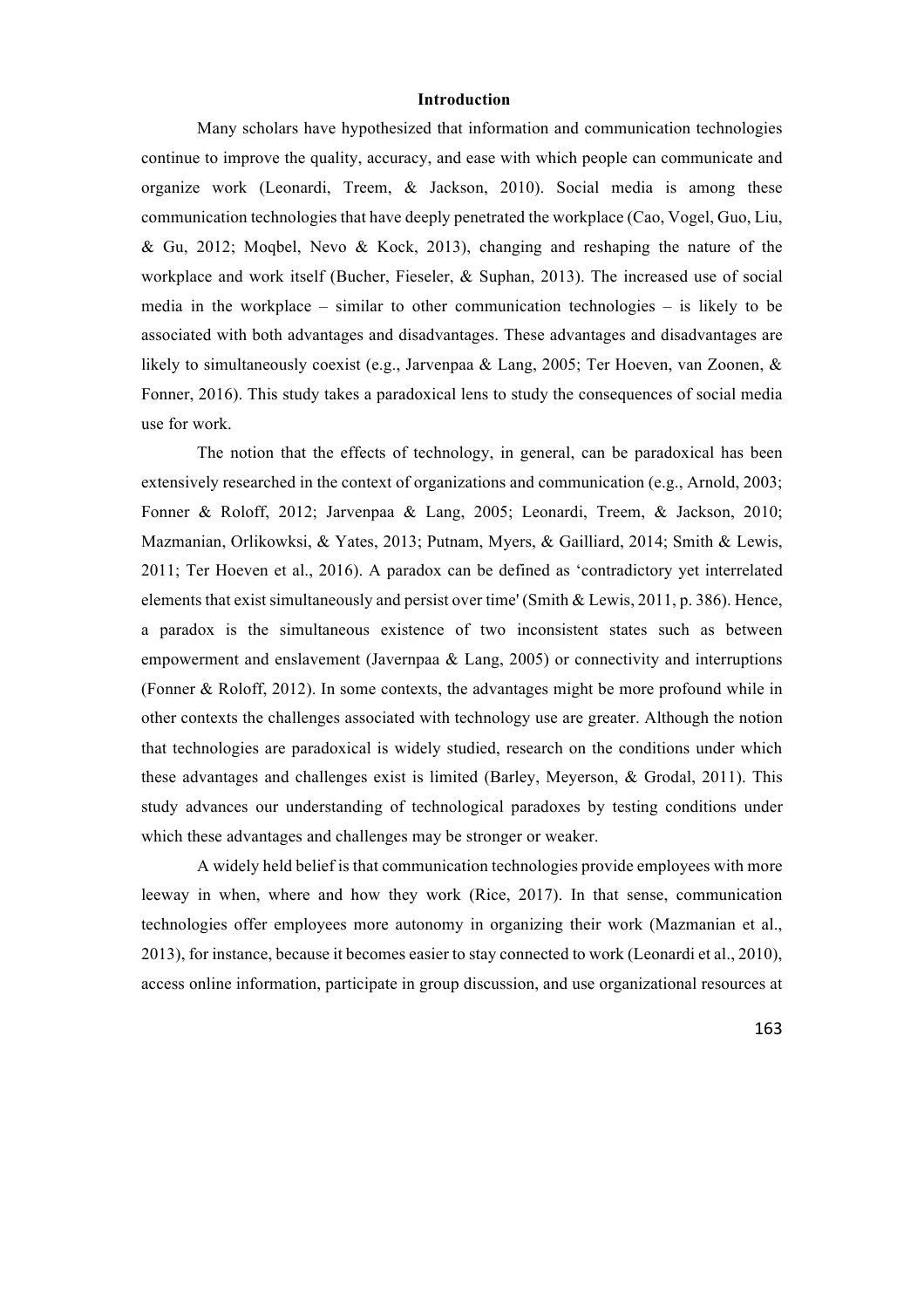a distance across time zones (Treem & Leonardi, 2012). On the other hand, communication technologies can also result in increased work pressure as employees (whether unwittingly or not) intensify their work effort and time (Chesley, 2005; 2014; Mazmanian et al., 2013). Scholars have proposed that communication technologies are associated with a more intense work experiences because they blur spatial and temporal boundaries and because they increase the total amount of work that people must handle and therefore the time spent working (Barley et al., 2011). This study explores these tensions in the context of personal social media use for work.

The use of social media for work is increasingly institutionalized in organizations. This is not limited to the use of enterprise social media (Leonardi, Huysman, & Steinfeld, 2013); in fact, personal social media are increasingly used by employees to address work demands (Moqbel, Nevo, & Kock, 2013; *Chapter one*; *Chapter six*). Studies on the use of public social media for work show varying usage rates: from 66% to as much as 80% of employees use their personal social media for work (Leftheriotis & Giannakos, 2014; *Chapter one*). This study looks at the consequences of using these personal (not enterprise) social media accounts for work.

This study contributes to the literature by examining the paradoxical consequences of social media use in the workplace. Firstly, this study adopts a paradox lens, which has predominantly been used in the context of telework specifically and communication technology in general. We assess its applicability to examine the consequences of social media use in the workplace. Secondly, technology related paradoxes have primarily been revealed through qualitative findings (e.g., Javernpaa & Lang, 2005; Leonardi et al., 2010; Mazmanian et al., 2013). Here we apply a quantitative perspective, using valid measures and structural modeling. Interestingly, the few quantitative studies in this area often only find support for either positive or negative consequences (e.g., Fonner & Roloff, 2012; Ter Hoeven, Van Zoonen & Fonner, 2016). This study aims to overcome these shortcomings by synthesizing findings on technological paradoxes, developing a model that proposes that social media use for work is linked to exhaustion and engagement of employees, through increased autonomy and work pressure, and paying explicit attention to the potential moderation effect of responsiveness on these opposing relationships.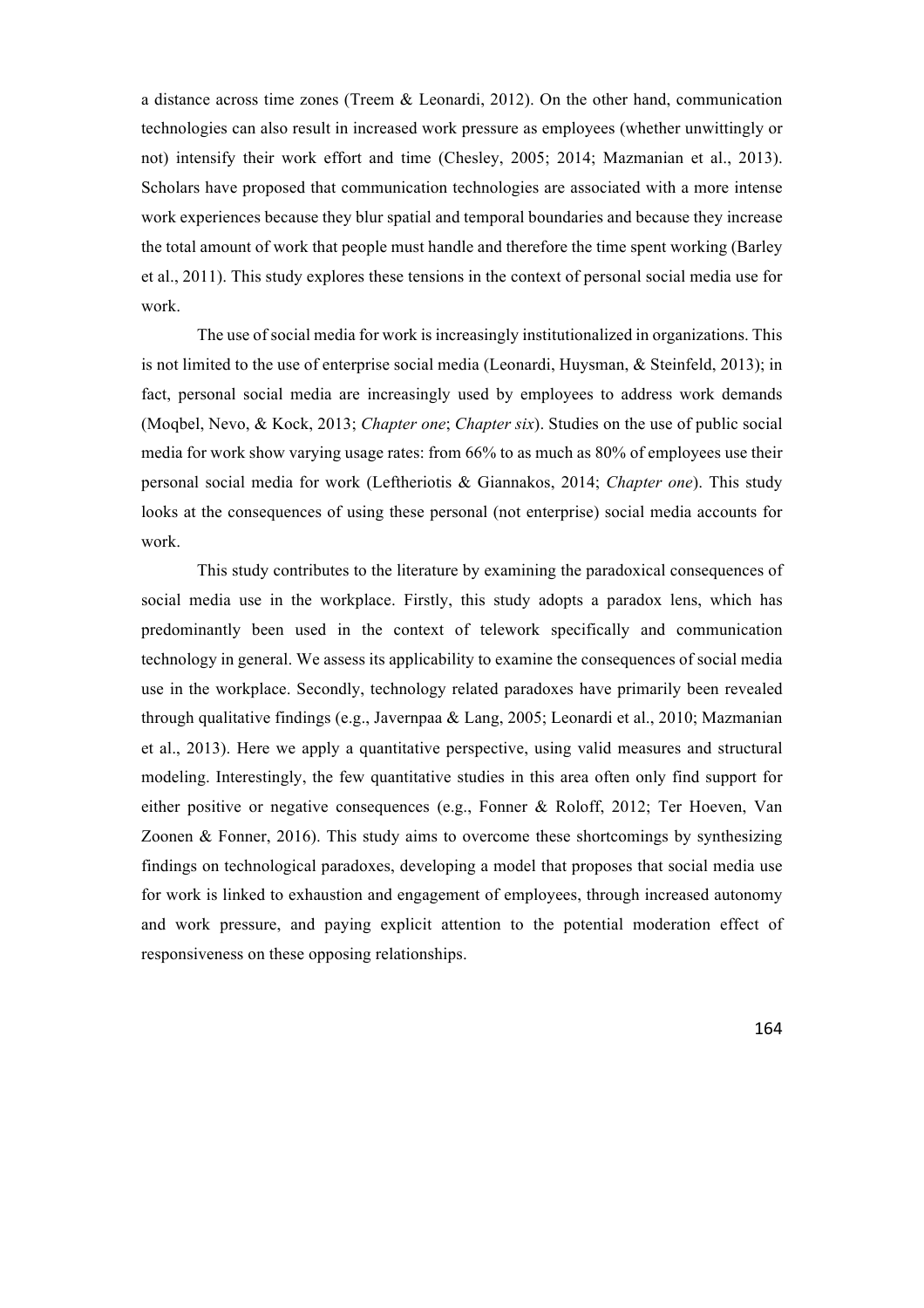#### **Hypotheses**

A prevalent paradox in the literature is the autonomy-control paradox, which can be understood as the tension between the perception of increased freedom and flexibility facilitated by communication technology on the one hand, and the simultaneous loss of autonomy due to professional commitment to increased demands from work life on the other hand (Mazmanian et al., 2013; Michel, 2011). Jarvenpaa and Lang (2005) discuss similar tensions in what they label the empowerment/enslavement paradox. These tensions boil down to the idea that communication technologies generate a range of desirable capabilities that reaffirm employees' authority, status and sense of self as a successful professional, such as increased flexibility and control over information and interactions (Mazmanian et al., 2013). Simultaneously, these technologies make it more difficult to compartmentalize and prioritize demands from co-workers, and from different life domains, as employees unwittingly intensify their commitment to the organization and reduce their ability to disconnect from work.

Another important paradox in relation to communication technology is the connectivity paradox (Leonardi et al., 2010). The connectivity paradox suggests that communication technology reduces the perception as well as the practical implications of distance, while also creating expectations of constant connectivity and being available to others. Fonner and Roloff (2012) operationalized the connectivity paradox as the tension between social presence and stress from interruption. Their findings could not confirm a connectivity paradox in the context of telework, as technology use was not related to social presence.

Bringing these studies together, communication technologies afford new freedoms of choice across types of technologies and situations (Javernpaa & Lang, 2005). The increased connectivity, often described as being "always on", allows employees to take charge anytime wherever they are, whether it concerns the professional or personal life domain (e.g., Perlow, 2012). Javernpaa and Lang (2005) note that this newly found freedom empowers users. Mazmanian et al. (2013) add that mobile technologies enhance individual autonomy by allowing them to work anywhere and anytime. Additionally, Treem and Leonardi (2012) describe how social media affordances shift employees' resource dependency, making them more autonomous in accessing knowledge and garnering social and professional resources. In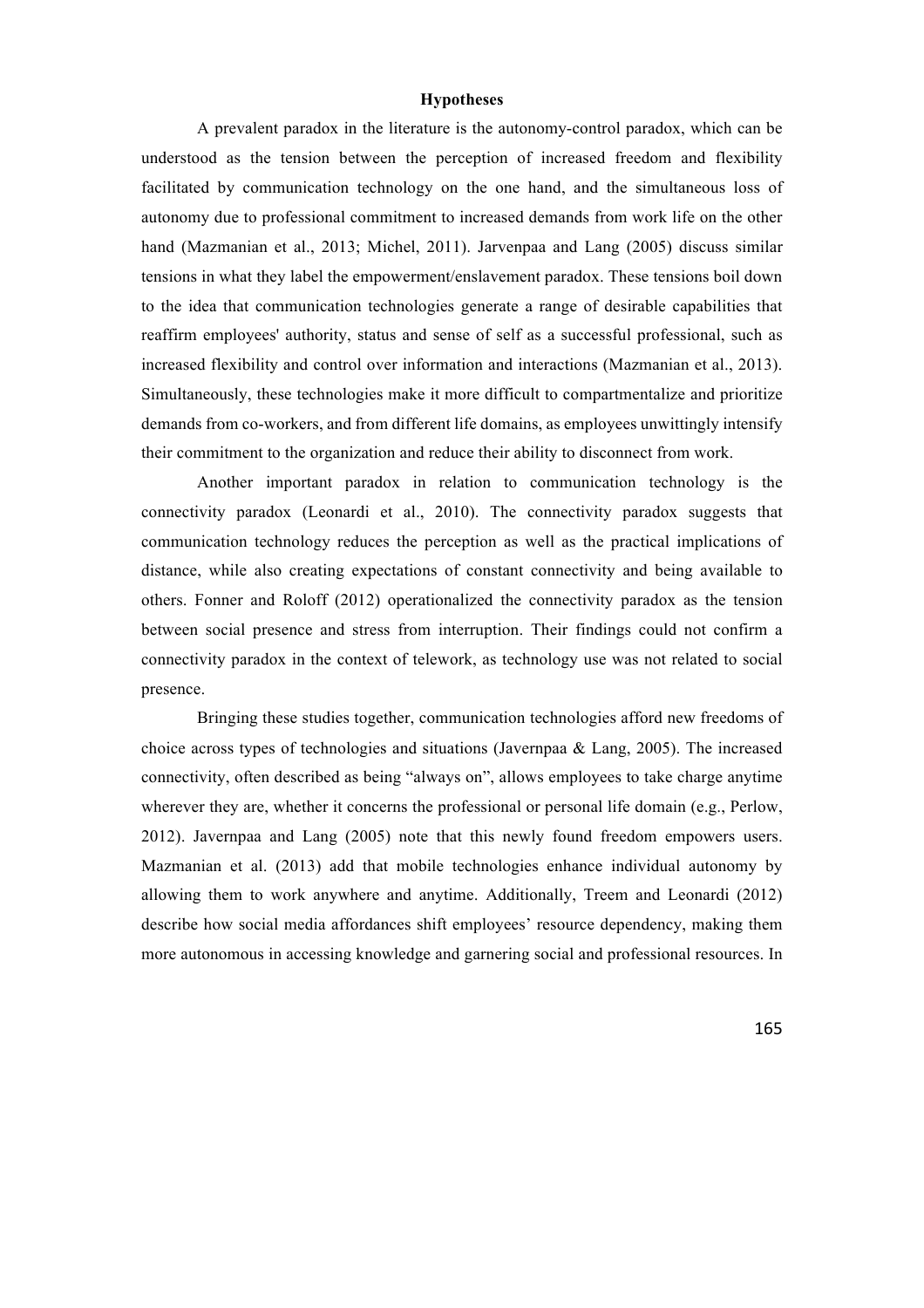sum, communication technologies ostensibly offer greater flexibility and control over work (e.g., Ter Hoeven et al., 2016; Valcour & Hunter, 2005)

However, communication technologies are also often associated with increased information overload, stress from interruption, expectations of responsiveness, and work-life boundary blurring (Fonner & Roloff, 2012; Mazmanian et al., 2013; Perlow, 2012; *Chapter six*; Wajcman & Rose, 2011). These demands add to work pressure. Indeed, research has identified work pressure as one of the key processes associated with communication technology use (Chesley, 2014). Work pressure occurs when communication technologies promote a more intense work experience, characterized by a sense that one must consistently work harder or faster or that workplace demands are surpassing the resources necessary to meet them (Chesley, 2010; 2014). A more intense work experience can be promoted by communication technologies as they are linked to greater levels of interruption (e.g., Wajcman & Rose, 2011), information overload (*Chapter six*), and increased connectedness to the workplace (Leonardi et al., 2010).

Additionally, mobile devices extend work beyond the workplace, into the places and times normally reserved for families and leisure (Barley et al., 2011; Chesley, 2005). Hence, the use of communication technologies contributes to the pressure and expansion of work (Green, 2005; Ter Hoeven et al., 2016). Communication technologies are mainly associated with increased levels of work pressure because they increase the total amount of work people must handle and blur spatial and temporal boundaries, making it more difficult to compartmentalize work and non-work activities (Barley et al., 2011). This finding should extrapolate to social media, as these technologies also increase perpetual contact (Katz & Aakhus, 2002; *Chapter six*), thereby challenging traditional limitations and work norms of time and space. This, in turn, increases the prospective proliferation of work demands as it extends employment beyond temporal and spatial boundaries (*Chapter one*; *Chapter six*) as well as intensify the pace of work during normal hours of operation (Bittman, Brown  $\&$  Wajcman, 2009; Chesley, 2014).

Therefore, we argue that the increased individual autonomy that results from social media may also be accompanied by feelings of increased work pressure, creating a social media paradox. Finally, drawing on the job demands and resources model, Ter Hoeven et al. (2016) argue that autonomy and work pressure should be viewed as communication-related resources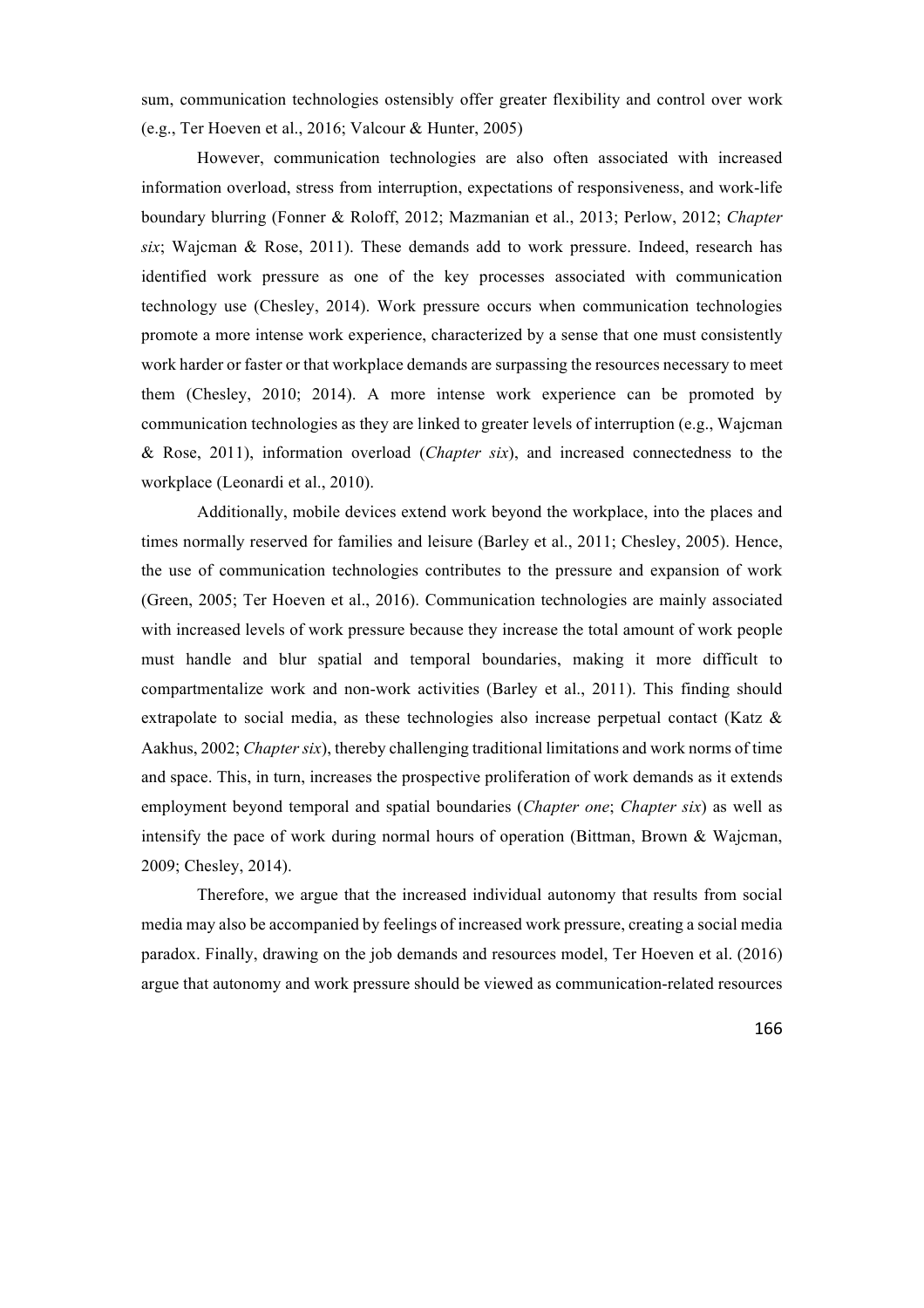and demands, thereby linking them explicitly to engagement and exhaustion. Autonomy has been linked to reduced levels of exhaustion (e.g., Bakker & Demerouti, 2007; Lewig & Dollard, 2003; Ter Hoeven et al., 2016; Thompson & Prottas, 2005) and increased levels of engagement, because greater autonomy is associated with more opportunities to cope with stressful situations. Work pressure is associated with increased levels of exhaustion and reduced levels of engagement because a more intense work experience places additional demands on employees, subtracting from the limited resources they have available to meet work demands, causing increasing levels of exhaustion while diminishing engagement (e.g., Bakker, Demerouti & Sanz-Vegrel, 2014; Demerouti, Bakker & Bulters, 2004; Ter Hoeven et al., 2016).

H1: (a) Work-related social media use is positively related to autonomy, (b) which in turn is negatively related to exhaustion.

H2: (a) Work-related social media use is positively related to work pressure, (b) which in turn is positively related to exhaustion.

H3: (a) Work-related social media use is positively related to autonomy, (b) which in turn is positively related to engagement.

H4: (a) Work-related social media use is positively related to work pressure, (b) which in turn is negatively related to engagement.

The second aim of this study is to advance our understanding of technological paradoxes by investigating the conditionality of opposing effects. In other words, under what conditions are the positive or negative consequences stronger or weaker? Research suggests that the manifestation of technology-related paradoxes might depend on how individuals appropriate communication technologies (Leonardi et al., 2010). For instance, the ubiquitous connectivity associated with communication technology use may, on the one hand, lead employees to use these technologies in ways that promote rapid responses via a need to be responsiveness' (Barley, Meyerson, & Grodal, 2011; Perlow, 2012). On the other hand,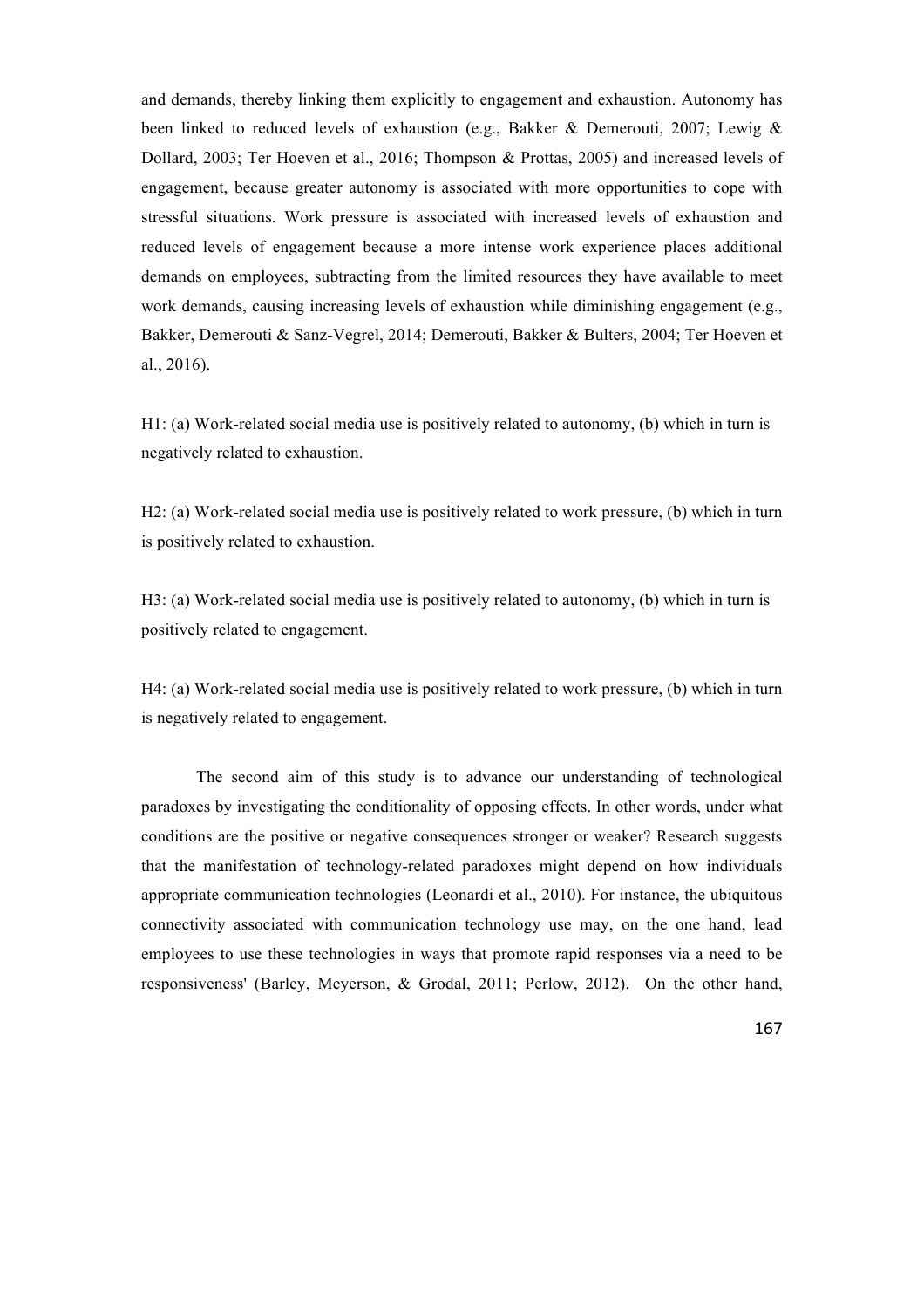employees may be inclined to use these technologies more strategically to communicatively disengage from work (Gibbs, et al., 2013; Leonardi et al., 2010).

Adopting this line of reasoning, we argue that employees' responsiveness is an important moderator of the relationships between social media use and the perceived advantages of technology (autonomy) and the disadvantages (work pressure). The notion that employees who feel a need to be responsive will experience reduced perceptions of autonomy stemming from technology use. When employees feel, they need to be responsive because the technological infrastructure allows them to do so, it becomes more difficult to reap the benefits of technology use. For instance, the need to respond quickly, wherever and whenever, reduces employees' abilities to segment or compartmentalize work and non-work activities (Leonardi et al., 2010).

Similarly, the feeling that one needs to respond quickly might contribute to a more intense work experience as a result of social media use. In other words, when employees are inclined to address incoming demands immediately they are likely to perceive a more intense work experience. In an attempt to reduce overload and pressure as a result of communication technology, scholars typically advise people to regain control by deploying technology's material features more effectively, such as using email filters or the mute button on a cell phone (Dabbish & Kraut, 2006; Jarvenpaa & Lang, 2005). It has been widely suggested that the ubiquity and features of technologies can lead to patterns of use that produce or intensify feelings of overload (e.g. Barley et al., 2011).

The relationship between technology use and work pressure, however, might be more complex. Prior research on technology shows that social processes are usually important in shaping the consequences of use (Barley et al., 2011; Orlikowski, 2000). We know communication technologies, in general, are perceived as a source of work pressure (e.g., Chesley, 2005; 2014). However, as Barley and colleagues (2011) note, it is less well understood how norms and interpretations of these technologies shape when and why they are perceived as a source of stress or pressure. In attempting to reconcile why some people perceive email and blackberry use as increasing stress, while others claimed they reduced stress, scholars speculate that it is not the technology *an sich* that contributes or alleviates stress but rather how technologies are used that matters (Duxbury, et al., 2006; Mazmanian, Yates & Orlikowski, 2006). Additionally, research suggested that the notion of social dynamics – here,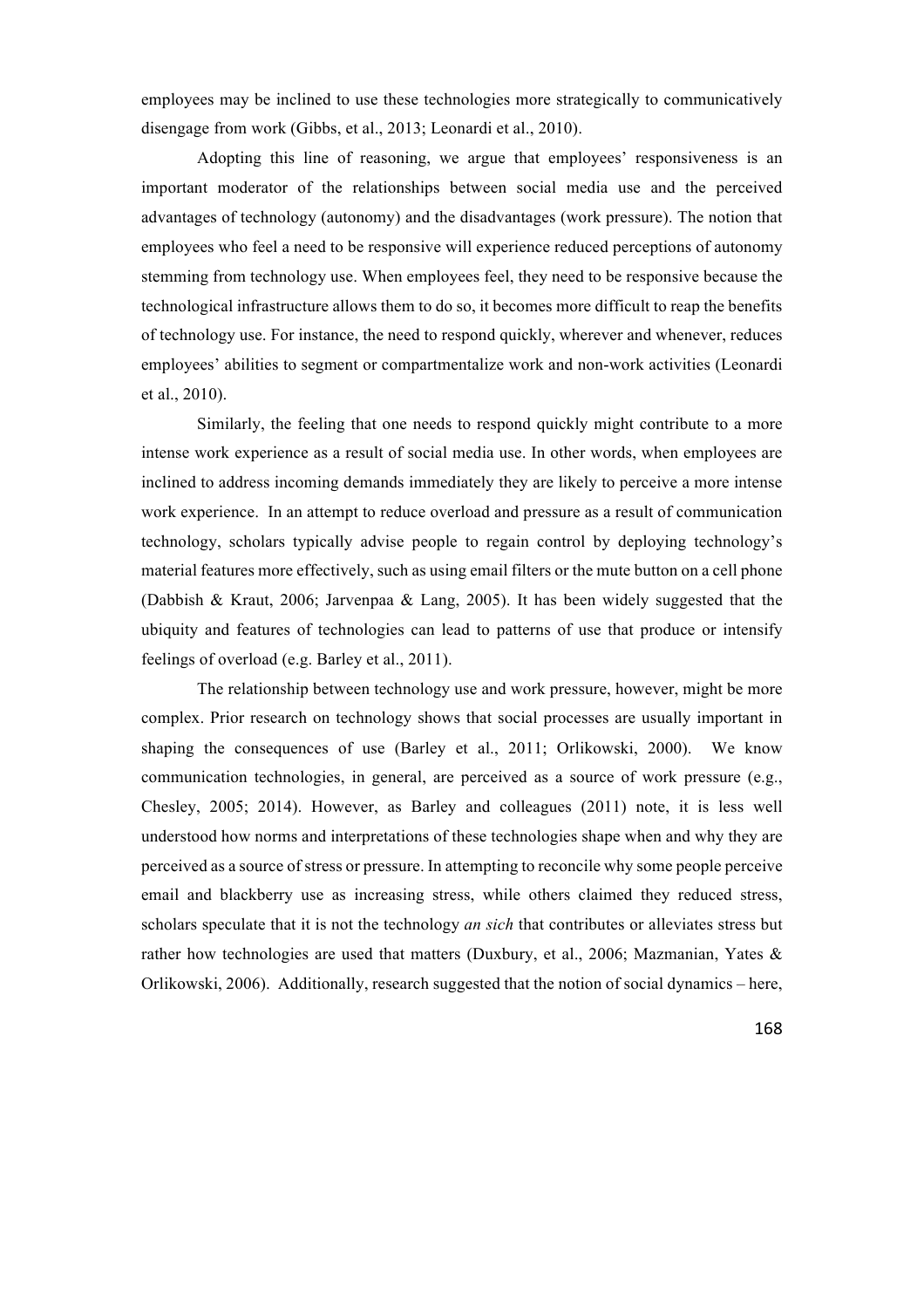responsiveness – might at least partially account for why and when individuals perceive technologies as stressful (Barley et al., 2011; Dabbish & Kraut, 2006). Hence, we argue that employees' inclination to respond quickly increases the negative consequences of technology use while reducing the positive consequences. Figure 1 provides a visual representation of the research model.

H5: The relationship between personal social media use for work and (a) autonomy and (b) work pressure is moderated by employees' responsiveness.

#### **Method**

#### **Participants and Procedure**

Three large multinationals were approached to participate in an Internet-based questionnaire. The survey was distributed by the communication departments of the respective organizations through organizational channels. The survey was active for three weeks in each organization. First, a notification was sent a week prior to data collection. The emailed survey link encouraged employees to participate. A reminder was sent two weeks later. No incentives were offered and the organizations did not have access to individual answers of employees. On average, it took employees nine minutes to fill out the survey.

The first organization is a worldwide Telecom provider; they send out 250 email invitations resulting in 102 completed surveys. The second organization is a large consultancy firm, who returned 112 completed questionnaires out of 230 invitations. Finally, the third organization is an electronics company with their European headquarters located in the Netherlands, 150 completed surveys were returned from 290 email invitations. The final sample was  $N = 364$  and the average response rate was 47%. Employees of these organizations worked 42.4 (SD =  $8.83$ ) hours on average per week. Of these respondents, 69% were male and 25% held a managerial position within their organization. The average tenure of employees at these organizations was 13.3 years (SD = 10.87). Most of these employees (64.6%) were highly educated, having earned at least an undergraduate degree.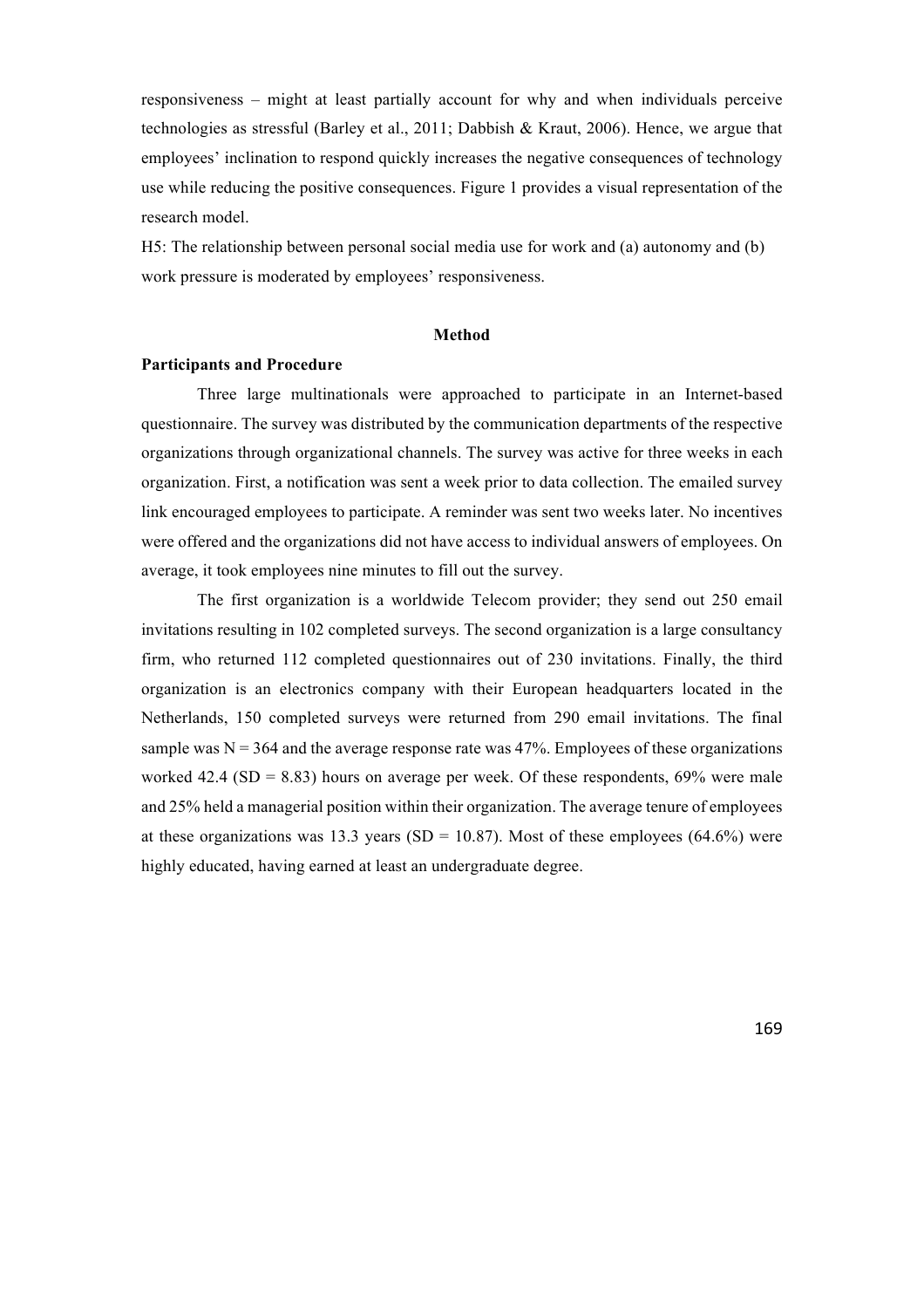#### **Measures**

The latent constructs in the model were measured with three to five indicators each, measured on a seven-point Likert scale. The scales were anchored 1 (completely disagree) to 7 (completely agree) unless indicated otherwise below. Table 1 includes the means, standard errors, bivariate correlations and alpha coefficients ( $\alpha$  range 0.67 - 0.93), and Figure 1 shows all the standardized factor loadings.

*Emotional exhaustion* was measured using the individual stress dimension of burnout and refers to feeling overextended and depleted of emotional and physical resources (Maslach, Schaufeli, & Leiter, 2001, p. 399). This construct was measured using five items of the Maslach Burnout Inventory (Maslach & Jackson, 1981), including items such as '*I feel exhausted by my work*.' Engagement was measured using five items of the Utrecht Work Engagement Scale were employed (UWES; Schaufeli & Bakker, 2004; Schaufeli et al., 2009; Schaufeli, Salanova, González-Romá, & Bakker, 2002, p. 72). This included items such as '*While at work, I am bursting with energy*.' These scales were anchored 1 (never) to 7 (daily).

*Autonomy* was measured using three items adopted from Morgeson and Humphrey (2006). Autonomy was assessed by using the decision-making autonomy measure from the work design questionnaire (Morgeson & Humphrey, 2006). Sample items include '*The job allows me to make a lot of decisions on my own.*'

The concept *work pressure* was evaluated using three items adopted from the Dutch version of Karasek's (1985) job content scale. This questionnaire has been validated and tested many times (e.g., De Jonge, Janssen, & van Breukelen, 1996; Demerouti et al., 2004). The scale included items that refer to quantitative, demanding aspects of the job (e.g., time pressure, working hard). A sample item is: '*My work requires working very hard*'.

*Responsiveness* was measured using three items adopted from the communication quality scale (CQS; Ten Brummelhuis, Bakker, Hetland, & Keulemans, 2012). The items included in the scale refer to the pace with which employees respond to incoming messages. A sample item is: '*when colleagues try to reach me, I want to get in touch as soon as possible*.'

*Work-related social media use*. This measure represents the use of personally owned social media accounts for work-related communication. The scale is derived from *Chapter one* and was anchored 1 (never) 7 (very frequently; multiple times a day). Work-related social media use was measured by asking about the use of Facebook, Twitter, and LinkedIn as three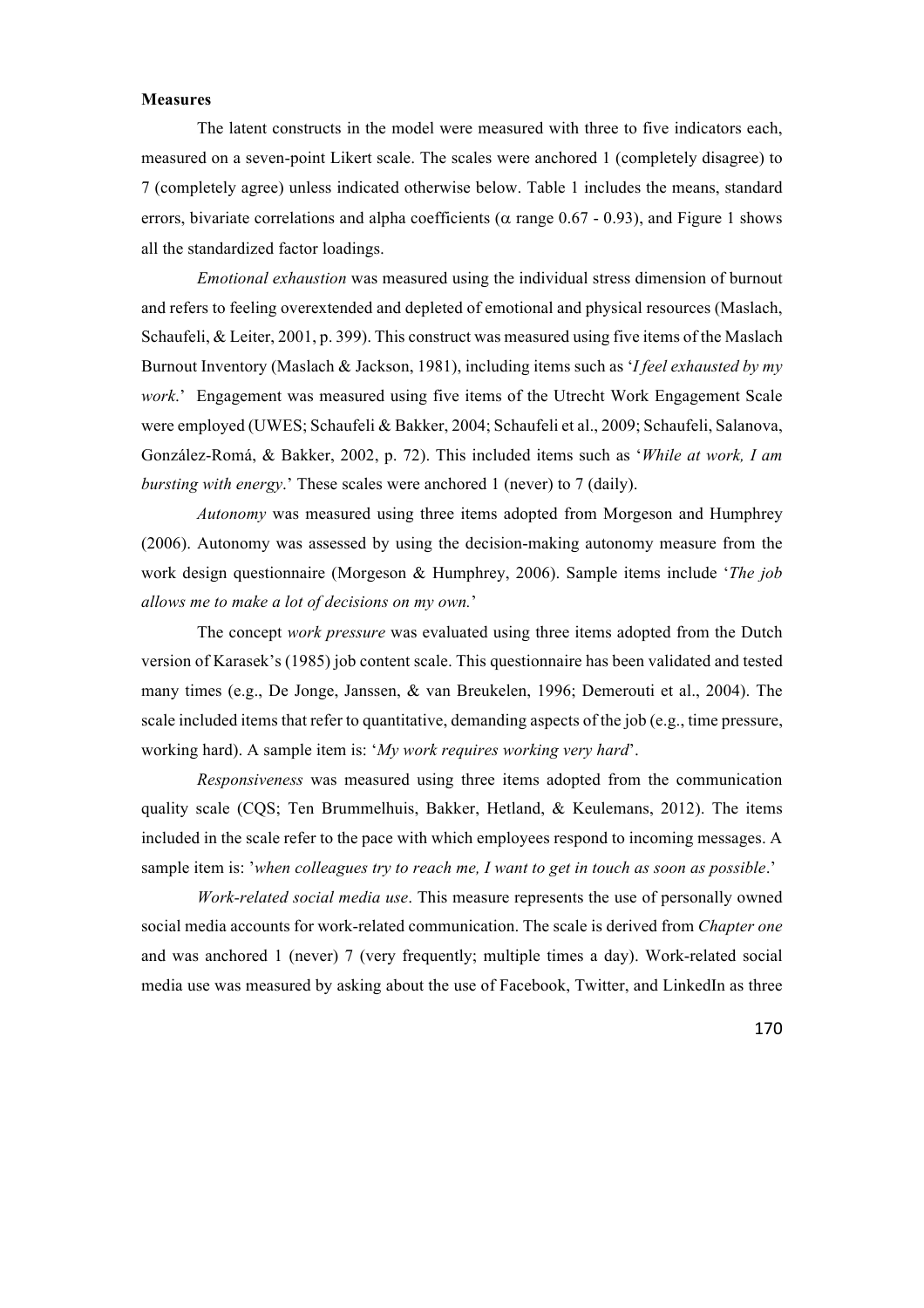sub-dimensions of work-related social media use. Each dimension was measured using five items such as: '*I share organizational accomplishments on my personally owned Facebook account*.'

#### **Analysis**

Our hypotheses were tested with covariance structure modeling using AMOS 20. Incremental fit indices – i.e., the Tucker-Lewis Index (TLI) and the Comparative Fit Index  $(CFI)$  – were used to assess model fit. Model fit indices of  $> 0.95$  indicate good model fit (Hu & Bentler, 1999). Additionally, two absolute fit indices  $-$  i.e., a standardized version of the root mean squared residual (SRMR) and the root mean square of approximation (RMSEA) – are presented, with cut-off values of  $\leq 0.08$  and  $\leq 0.05$  *(ibid)*, respectively. Indirect effects are measured using bootstrapping. 5,000 bootstrap samples were derived from the data to estimate the model parameters, standard errors and confidence intervals. To model the moderation effects, we followed the procedure recommended by Ping (1995). This specification uses a single indicator for an interaction, XZ, that is the product of the mean-centered sum of the indicators of X and the mean-centered sum of the indicators of Z.

#### **Results**

#### **Measurement Model**

The measurement model indicates good model fit  $\chi^2$  (421)=880.88; CFI= 0.96; TLI= $0.96$ ; SRMR=  $0.05$  and RMSEA=  $0.055$  (CI:  $0.050$ ,  $0.060$ ). Factor loadings and squared multiple correlations were examined to determine convergent validity of the model. The factor loadings of the three social media sub-dimensions on the second order construct *work-related social media use* were: Facebook .57, Twitter .68, and LinkedIn .74. The factor loadings of all observed variables on the intended latent construct were significant and sizable, ranging from .65 to .99 (see Figure 1).

Cross- factor correlations were examined to determine discriminant validity. The correlation between the dependent variable exhaustion and work pressure was the highest (- .37). The other correlations between the latent constructs in the model ranged from -.23 to .32 (see Table 1); this demonstrates adequate discriminant validity. These results justify further examination of the structural model.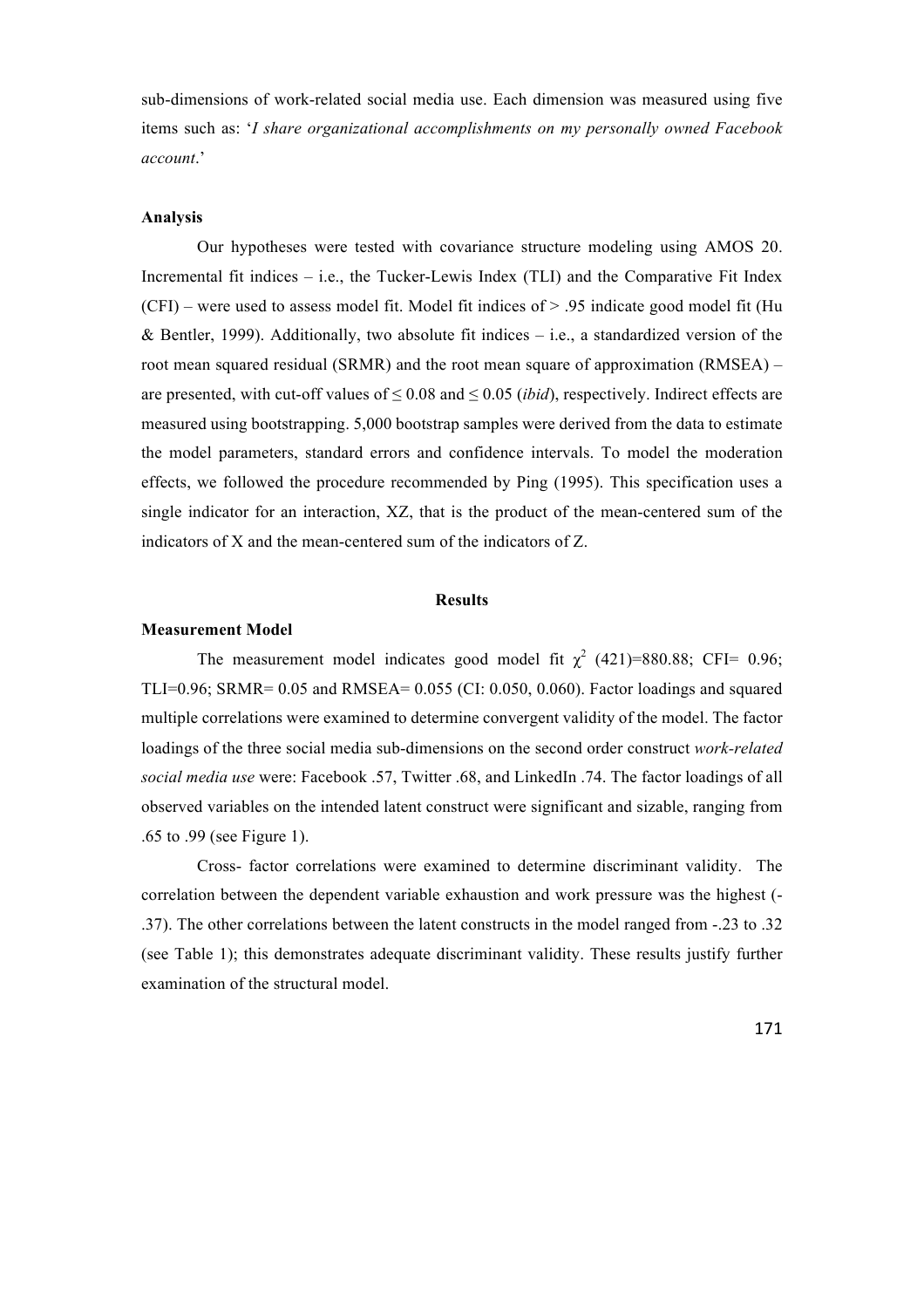| M (SD)        |                | $\overline{z}$                                                         | e)                                                                                    |                          | $\ddot{\phantom{0}}$                                                             | $\bullet$ | r                                                    | $\infty$       | ٩       | 10<br>10 |
|---------------|----------------|------------------------------------------------------------------------|---------------------------------------------------------------------------------------|--------------------------|----------------------------------------------------------------------------------|-----------|------------------------------------------------------|----------------|---------|----------|
| (.92(0.93)    |                |                                                                        |                                                                                       |                          |                                                                                  |           |                                                      |                |         |          |
| 3.87(0.69)    |                | .87                                                                    |                                                                                       |                          |                                                                                  |           |                                                      |                |         |          |
| 2.68(0.70)    | $32*$          | .02                                                                    | .78                                                                                   |                          |                                                                                  |           |                                                      |                |         |          |
| 3.67(0.70)    |                | $-0.3$                                                                 |                                                                                       | $\overline{z}$           |                                                                                  |           |                                                      |                |         |          |
| 2.65(1.28)    |                |                                                                        |                                                                                       |                          | 59                                                                               |           |                                                      |                |         |          |
| 5.43 (0.98)   |                |                                                                        |                                                                                       |                          |                                                                                  | ŝ.        |                                                      |                |         |          |
| 1.31 (0.47)   | $\overline{0}$ |                                                                        |                                                                                       |                          |                                                                                  | $-13*$    |                                                      |                |         |          |
| 42.38 (10.61) |                |                                                                        | $-33*$                                                                                |                          |                                                                                  |           | $-26*$                                               |                |         |          |
| 13.28 (10.87) |                |                                                                        |                                                                                       |                          |                                                                                  |           | $-23*$                                               | $.76*$         |         |          |
| 37.43 (4.69)  |                |                                                                        | $12*$                                                                                 | $\overline{0}$           | $-0.2$                                                                           |           | $-46*$                                               | $\overline{0}$ | $-0.01$ |          |
|               |                | $.23*$                                                                 | 50.                                                                                   | $-16*$                   | ē                                                                                | $.15*$    | $-13*$                                               | 50             |         | $14*$    |
|               |                |                                                                        |                                                                                       |                          |                                                                                  |           |                                                      |                |         |          |
|               |                | $-38*$<br>$-36*$<br>$1.26(0.44)$ .15*<br>$.15*$<br>$\ddot{4}$<br>03.10 | $\frac{3}{1}$ $\frac{4}{3}$ $\frac{4}{9}$ $\frac{8}{1}$ $\frac{8}{9}$<br>02<br>$-17*$ | $37*$<br>$60*$<br>$.15*$ | $\ddot{\phantom{a}}$<br>$\frac{16*}{12*}$<br>5.2<br>$-0.02$<br>$-.27*$<br>$-15*$ | $-0.6$    | $\frac{8}{10}$<br>$\frac{1}{20}$<br>$-14*$<br>$-49*$ |                |         |          |

| ֖֧֧֧֧֪֪֪֪֪֪֪֪֪֪֪֪֪֪֪֪֪֪֪֪֪֪֪֪֪֪֪֪֪֪֚֚֚֚֚֚֚֚֚֚֚֚֚֚֚֚֚֚֚֡֝֝֝֝֬֝֓֝֬֝֓֝ |
|---------------------------------------------------------------------|
| .<br>ماد                                                            |
| י<br>י                                                              |
|                                                                     |
|                                                                     |
|                                                                     |
|                                                                     |

 $N = 364$ . Values on the diagonal in bold are reliabilities  $(\alpha)$ . The two dichotomous variables were anchored as follows: gender ( $1 = male$ ,  $2 = female$ ) and managerial position (1 = yes, 2 = no).<br>\* =  $p < .05$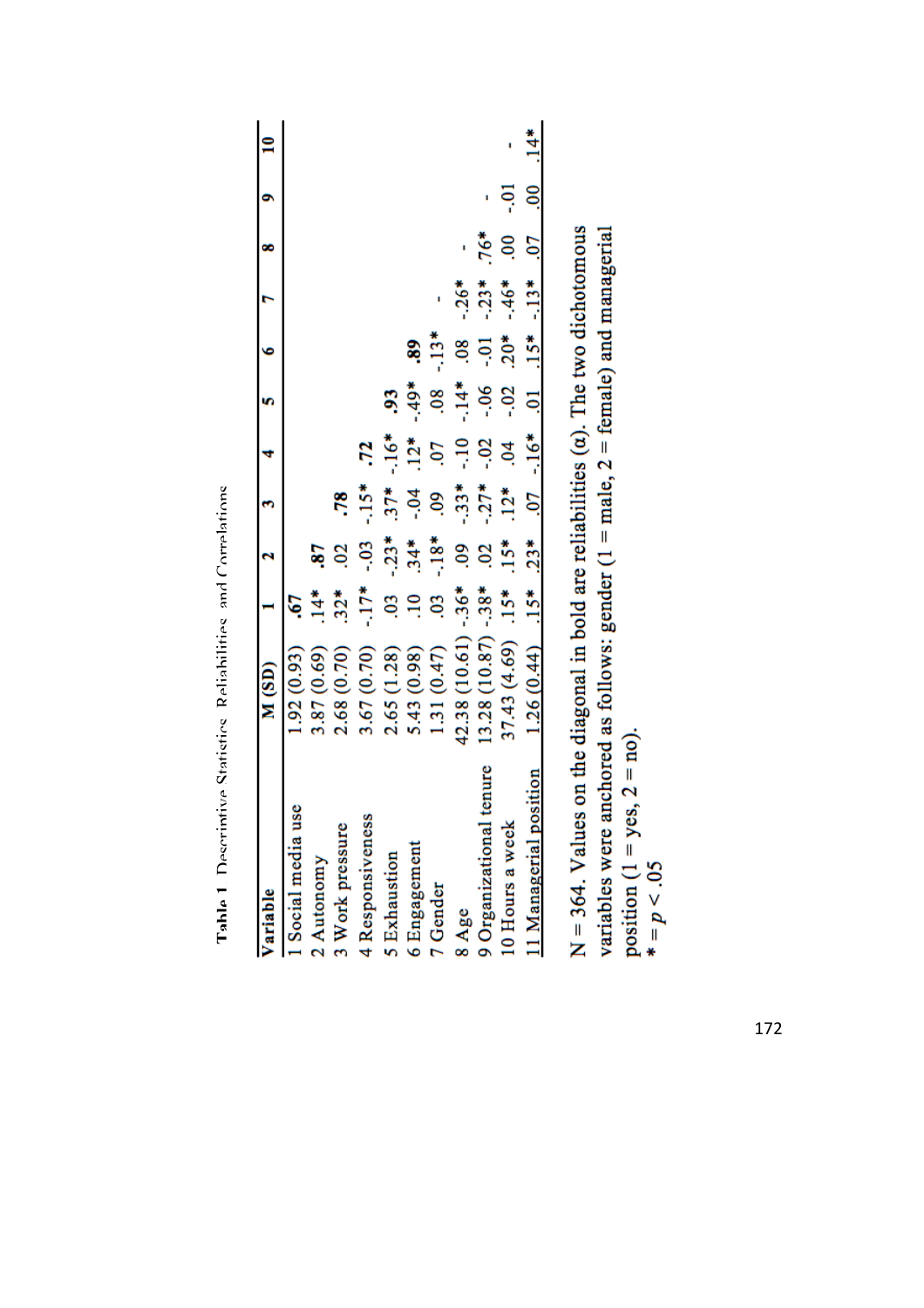

Note: Significance levels of regression weights are flagged \*\*\*  $> 0.001$  \*\*  $> 0.05$ . All factor loadings were significant at  $> 0.01$ . Note: Significance levels of regression weights are flagged \*\*\*  $> .05$ . All factor loadings were significant at  $> 0.01$ .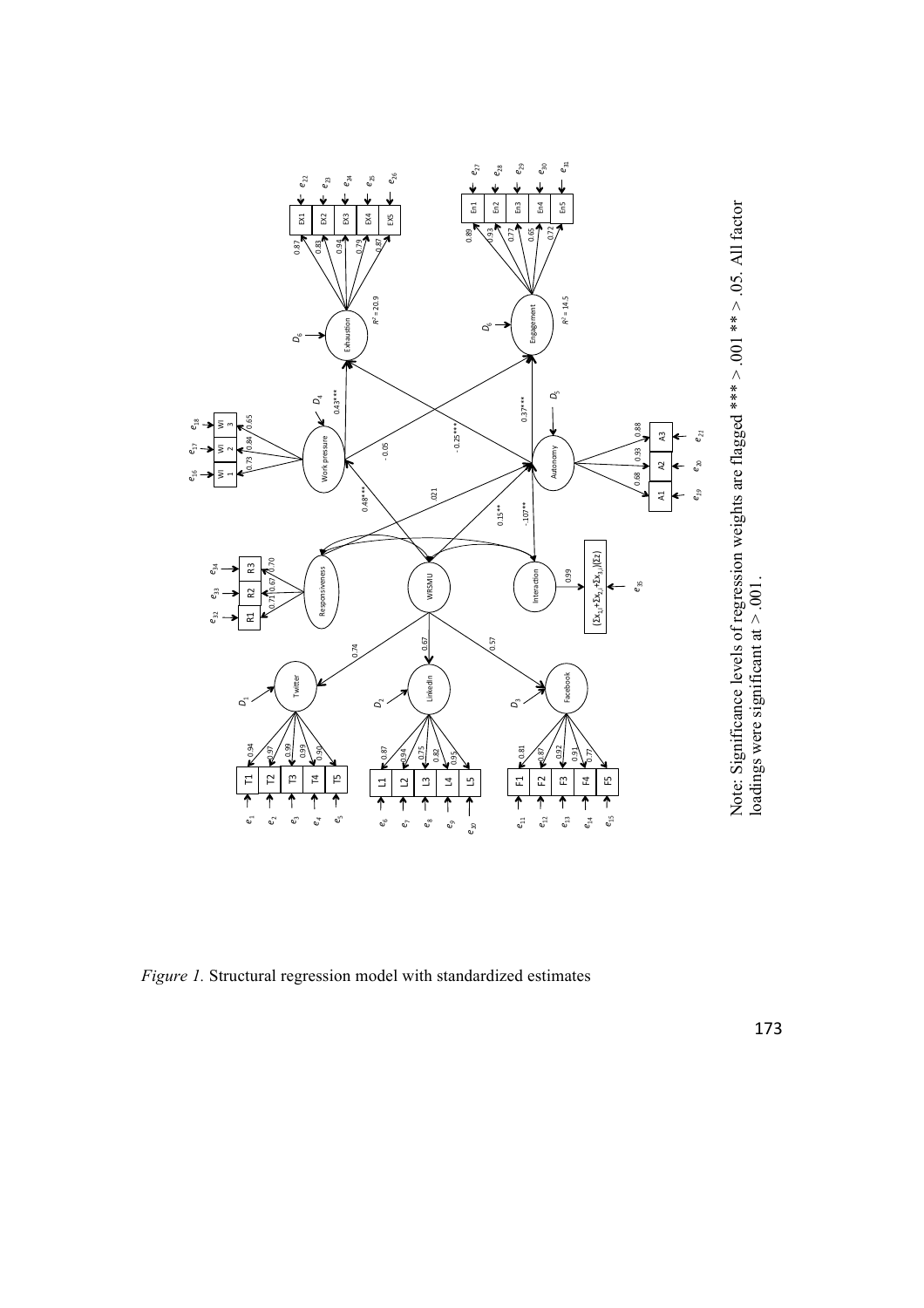#### **Structural Model**

The structural model that links work-related social media use to exhaustion through autonomy and work pressure shows good model fit.  $\chi^2$  (546) = 1094.52; CFI = 0.95; TLI = 0.95; SRMR =  $0.05$  and RMSEA =  $0.053$  (CI: 0.048, 0.057). The hypotheses refer to indirect effects rather than mediation effects between social media use and exhaustion and engagement through autonomy and work pressure. To test this assumption, the direct effect of social media use on exhaustion and engagement was examined. In the model without the mediators the direct effect of social media use on exhaustion  $b^* = 0.058$ , BC95% [-.211; .305]  $p = 0.761$  and engagement  $b^*$  = 0.058, BC95% [-.211; .305]  $p = 0.761$  were not significant. In the model with the mediators (i.e., autonomy and work pressure) the direct effect of social media use on exhaustion  $b^*$  = -0.148, BC95% [-.337; .013]  $p = 0.075$  and engagement  $b^*$  = 0.078, BC95% [-.061; .229]  $p = 0.268$  were also not significant. The absence of significant direct effects supports the notion of indirect effects (as opposed to mediation) implied by our hypothesized model (Mathieu & Taylor, 2006). The principal difference is that a mediation effect implies that the total effect  $X \rightarrow Y$  was present initially, whereas there is no such assumption in the assessment of indirect effects. More specifically, an indirect effect implies that a variable M *transmits the effect of an independent variable X to a dependent variable Y* [emphasis added]. Whereas, a given variable M is said to function as a mediator *to the extent that it accounts for the relationship between an independent variable X and dependent variable Y* [emphasis added] (Mathieu & Taylor, 2006). This allows the possibility to find a significant indirect effect even when there is no evidence for a significant total effect. Hence, whether an indirect effect also represents mediation should be judged through examination of the total effect (Mathieu  $\&$ Taylor, 2006; Preacher & Hayes, 2004). A full-fledged discussion of indirect and mediation effects is beyond the scope of this article; for an overview see Hayes (2009) and Mathieu and Taylor (2006).

The results indicate that in line with the hypotheses, all a)  $X \rightarrow M$  and b)  $M \rightarrow Y$ paths were significant, with the exception of H4b, which proposed a link between work pressure and engagement (see Figure 1). These significant *a* and *b* paths represent the indirect effects [of what] through autonomy and work pressure (see Table 2).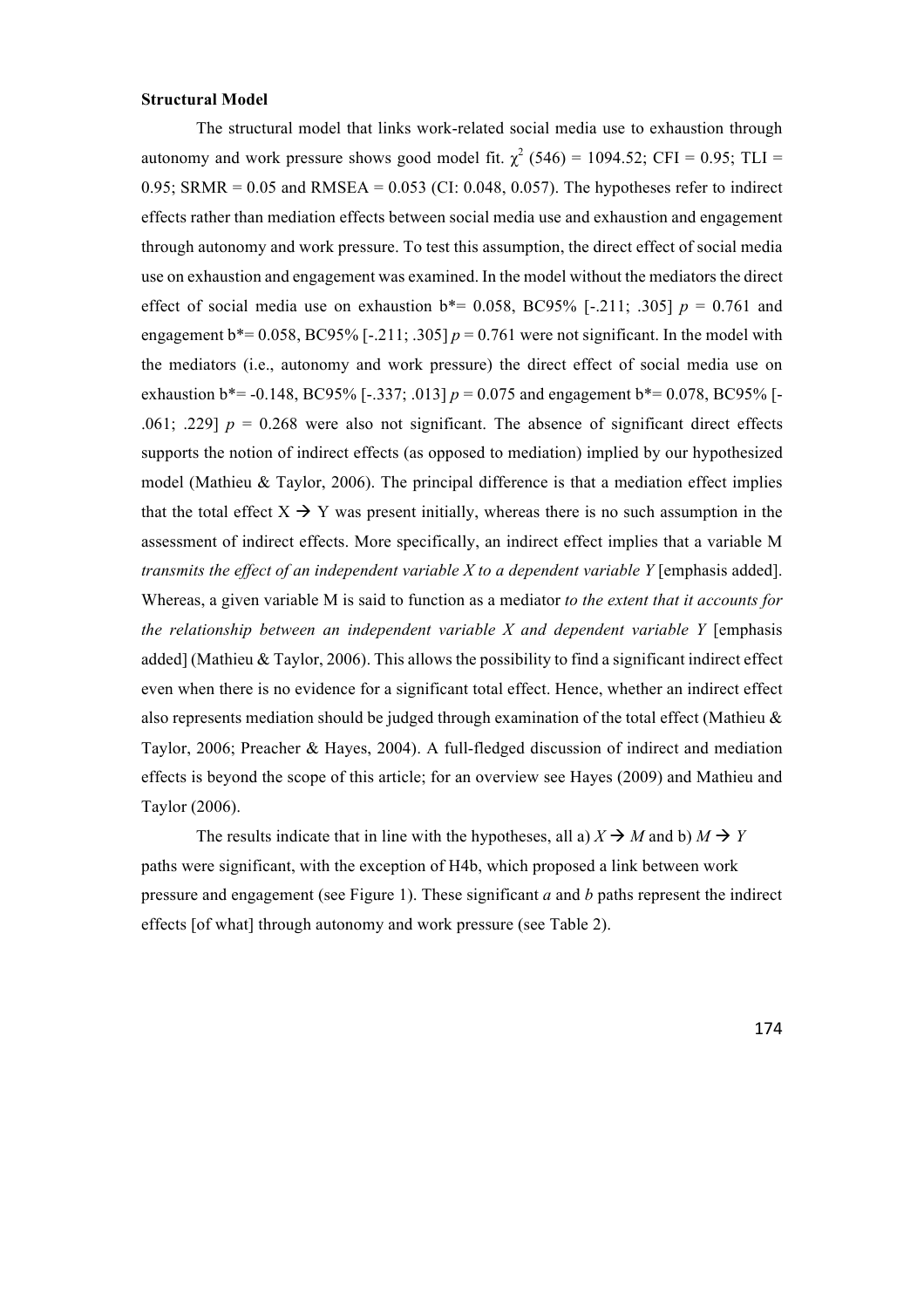|                |                                                            | <b>Bootstrapping</b> |      | <b>BC 95% CI</b> |              |      |  |  |  |
|----------------|------------------------------------------------------------|----------------------|------|------------------|--------------|------|--|--|--|
|                |                                                            | Estimate             |      | SE Lower Upper P |              |      |  |  |  |
|                | Indirect effect $x \rightarrow m \rightarrow y$            |                      |      |                  |              |      |  |  |  |
| Hl             | WRSMU $\rightarrow$ Autonomy $\rightarrow$ Exhaustion      | -.050                | .022 | $-.105$          | $-.010$ .016 |      |  |  |  |
| H2             | WRSMU $\rightarrow$ Work Pressure $\rightarrow$ Exhaustion | .199                 | .068 | .118             | .313         | .000 |  |  |  |
| H3             | WRSMU $\rightarrow$ Autonomy $\rightarrow$ Engagement      | .056                 | .025 | .010             | .112         | .018 |  |  |  |
| H4             | WRSMU $\rightarrow$ Work Pressure $\rightarrow$ Engagement | $-.002$              | .035 | $-.055$          | .052         | .929 |  |  |  |
|                | <b>Direct effects</b>                                      |                      |      |                  |              |      |  |  |  |
| a <sup>1</sup> | WRSMU $\rightarrow$ Autonomy                               | .113                 | .048 | .021             | .210         | .019 |  |  |  |
| a <sup>2</sup> | WRSMU $\rightarrow$ Work pressure                          | .268                 | .053 | .176             | .388         | .000 |  |  |  |
| $b^I$          | Autonomy $\rightarrow$ Exhaustion                          | $-.438$              | .086 | $-.613$          | $-.269$      | .000 |  |  |  |
| $b^2$          | Work pressure $\rightarrow$ Exhaustion                     | .740                 | .124 | .503             | .992         | .000 |  |  |  |
| $b^3$          | Autonomy $\rightarrow$ Engagement                          | .497                 | .072 | .361             | .642         | .000 |  |  |  |
| $b^4$          | Work pressure $\rightarrow$ Engagement                     | $-.008$              | .098 | $-.201$          | .184         | .937 |  |  |  |
|                | <b>Moderation effects</b>                                  |                      |      |                  |              |      |  |  |  |
|                | $H5a$ WRSMU – Autonomy moderated by responsiveness         | -.082                | .041 | $-.166$          | $-.003$      | .047 |  |  |  |
|                | $H5b$ WRSMU – Work pressure moderated by responsiveness    | .015                 | .032 | $-.049$          | .081         | .660 |  |  |  |
|                | $MIDCNII = MI_{\text{sub}}$ is related as $di$ modio inco- |                      |      |                  |              |      |  |  |  |

WRSMU = Work-related social media use

Specifically, hypothesis 1 reflects the idea that work-related social media use is a) positively related to autonomy, which b) decreases exhaustion. Hypothesis 1 is supported because work-related social media affects exhaustion through increased autonomy ( $b^*$  = -0.050, CI95% [ $-100$ ;  $-0.007$ ],  $p = 0.023$ ). Hypothesis 2 reflects the assumptions that work-related social media use increases a) work pressure, which b) increases exhaustion. The findings support the reasoning reflected in this hypothesis ( $b^*$  = 0.199, CI95%[.116; .307],  $p = 0.000$ ).

Hypotheses 3 and 4 are based on the same rationale but assume the opposite effect to occur for engagement. Hypothesis 3 proposes that a) social media use for work is positively related to autonomy, which b) is positively related to engagement. Hypothesis 3 was supported by a significant positive indirect effect ( $b^*$  = 0.056, CI95% [.009; .110],  $p$  = 0.023). Hypothesis 4 predicts an indirect negative significant effect of social media use on engagement through work pressure. However, the findings could not support hypothesis 4 because the indirect effect was not significant ( $b^*$ = -0.023, CI95% [-.097; .042],  $p = 0.467$ ). A closer look at this relationship suggests that the absence of the indirect effect is due to a lack of support for H4b ( $b^*$  = -0.008, CI95% [-.201; .184],  $p = 0.934$ ); that is, that work pressure is not (negatively) related to engagement.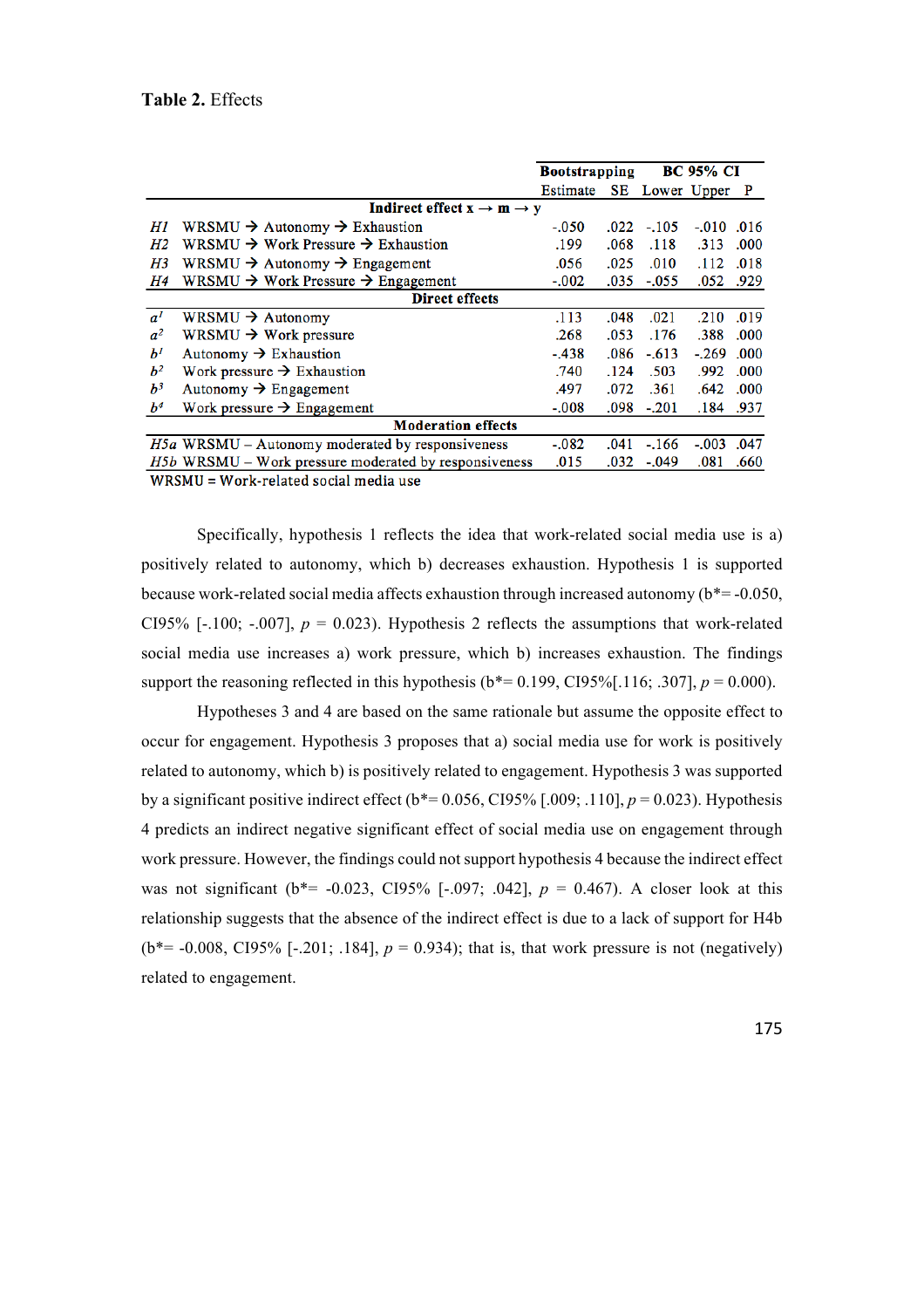Hypothesis 5 in turn, assumes that the effects of social media use on autonomy and work pressure are moderated by employees' responsiveness. This effect was specified with a single indicator:  $x^*z = (\sum x_{1i} + \sum x_{2i} + \sum x_{3i})(z_1 + z_2 + z_3)$ , where the sums in the parentheses represent the result of summing the mean-centered variables in each case, and  $\Sigma x_{i,i}$  is the sum of the indicators of  $X_i$  (i.e., a sum of sums) (Ping, 1995). This way only one indicator was added to the model. Adding more product variables simply adds more manifest parameters without adding new parameters to be estimated, which could be statistically detrimental as it places additional demands on the data in terms of stable covariance matrix – i.e., the sample size relative to the number of variables may cause an unstable input matrix (Cortina, et al., 2001). The moderation effect on autonomy was significant  $(b^* = -0.082, C195\%$  [ $-.165; -.004$ ],  $p = 0.047$ ). Figure 2 provides a visual representation of this effect. The findings suggest that employees who are very responsive do not experience autonomy benefits from social media use. Employees who are low in responsiveness and high in work related use, however, benefit the most from social media use in terms of autonomy. However, the moderation effect on work pressure was not significant ( $b^*$  = -0.008, CI95% [-.201; .184],  $p = 0.934$ ), lacking support for H5b.



*Figure 2.* Moderation effect of responsiveness.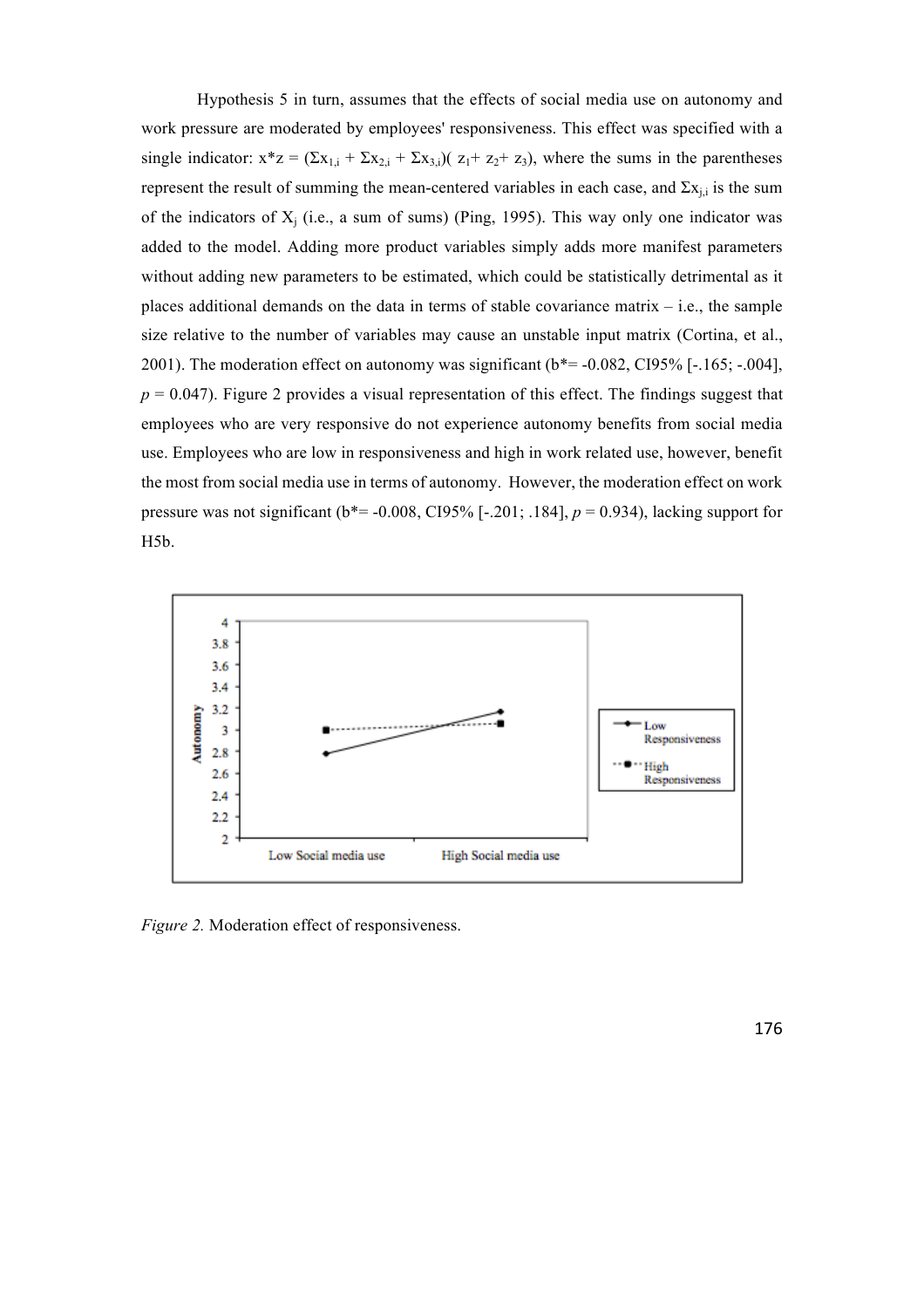Finally, we controlled for potentially confounding factors. The control variables gender, age, organizational tenure, working hours per week, and managerial position were consecutively modeled. Notably, some of these variables yielded significant effects on the

outcome variables. For instance, age and organizational tenure were positively related to autonomy and negatively related to work pressure, whereas working hours per week were associated with engagement. However, all the parameters presented in the final model held true when controlling for these variables. This result indicates that the control variables had no influence on the overall findings; therefore, we excluded these variables from the final model for reasons of parsimony.

#### **Discussion**

#### **Contributions**

This study argues that organizational communication technologies, specifically social media, provide employees with more *autonomy* to organize their work. At the same time, however, use of these social technologies for work increase employees' perceived *work pressure*. Furthermore, the results suggest that the extent to which social media use for work is associated with autonomy is dependent upon employees' responsiveness. The results support the argument underlying these assumptions in three ways.

First, the results show that the use of public social media in the context of work might induce similar consequences as studies have identified from more traditional communication technologies such as e-mail and smartphones (Barley, et al., 2011; Mazmanian et al., 2006; 2013; Ter Hoeven, et al., 2016), such as work pressure. Second, this study brings different paradoxes together – the autonomy paradox (Mazmanian et al., 2013) and the connectivity paradox (Leonardi et al., 2010) – and links these to exhaustion and engagement. Interestingly, these paradoxes lack substantial support from quantitative research findings. For instance, Fonner and Roloff (2012) did not find support for the connectivity paradox in their quantitative study among teleworkers. By the same token, several studies have found mixed results with regard to the association between technology use and stress from interruptions (Fonner and Roloff, 2012), or unpredictability (Ter Hoeven et al., 2016). Although our findings do not test these results directly, they do suggest that social media use is associated with a more intense work experience. The perception of a more intense work experience is often closely related to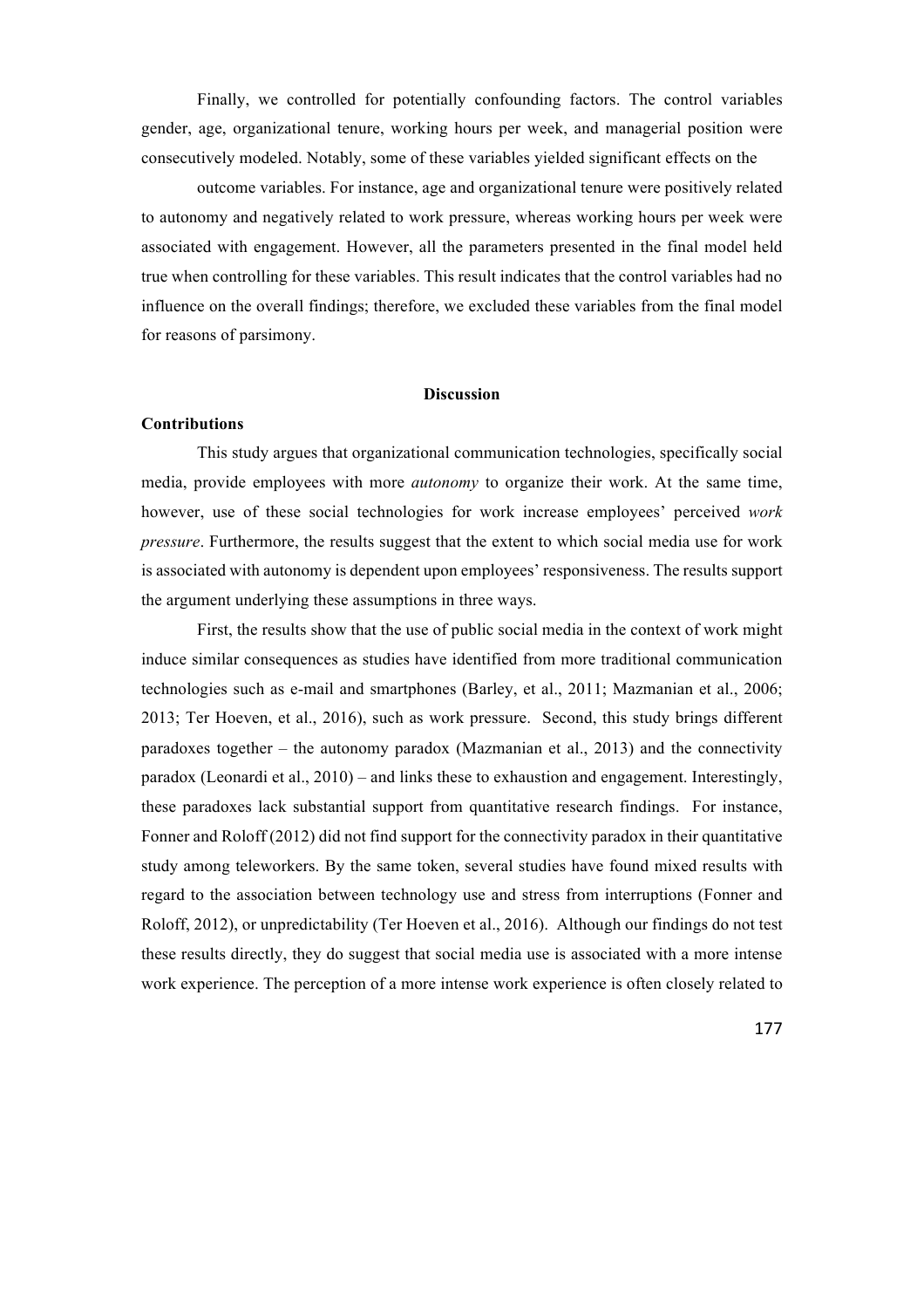concepts such as stress from interruptions, unpredictability and work pacing (Bittman, et al., 2009; Chesley, 2014; Wajcman & Rose, 2011). Importantly, in line with the notion that positive and negative consequences of social media use can be viewed as communicationrelated resources and demands (Ter Hoeven et al., 2016), our findings suggest that negative consequences are more strongly related to exhaustion, whereas the positive consequences are more strongly related to engagement (Bakker & Demerouti, 2007).

Third, this study adds to our current understanding of technological paradoxes by examining the conditions under which these opposing effects exist. The findings suggest employees' responsiveness moderates the effect between work-related social media use and autonomy. Social media use for work facilitates autonomy to a greater extent for those employees who are less inclined to be very responsive, which makes sense, as they avoid giving up autonomy by feeling they need to respond quickly to everyone. This finding is in line with the tensions described by Gibbs et al. (2013), who suggest employees use their enterprise social media strategically to negotiate tensions between visibility-invisibility and engagementdisengagement. The tension between engagement and disengagement is especially interesting, as this concerns employees' attention allocation. One study found that the rate of checking emails caused as much as 96 interruptions in an eight-hour workday (Jackson, Dawson, & Wilson, 2001a). Similarly, Gibbs et al. (2013) suggest that the amount of information that employees receive through social media forces employees to (communicatively) disengage from work, as it is simply too much to handle. Our findings confirm that such a strategic response benefits employees in terms of their autonomy resulting from social media use.

#### **Practical Implications**

The workplace and the organization of work are increasingly mediated by a variety of communication technologies. Some of these technologies such as email and intranets are provided by the organization. However, increasingly, employees are starting to use technologies at work that have gained traction outside the workplace, such as Whatsapp and public social media. Some organizations, realizing this, are implementing enterprise social media, to reinforce internal communication and organizational boundaries. Nevertheless, the adoption of personal social media technologies in the workplace will likely continue (Moqbel et al., 2013; Utz, 2015; *Chapter one*). Many managerial efforts from social media guidelines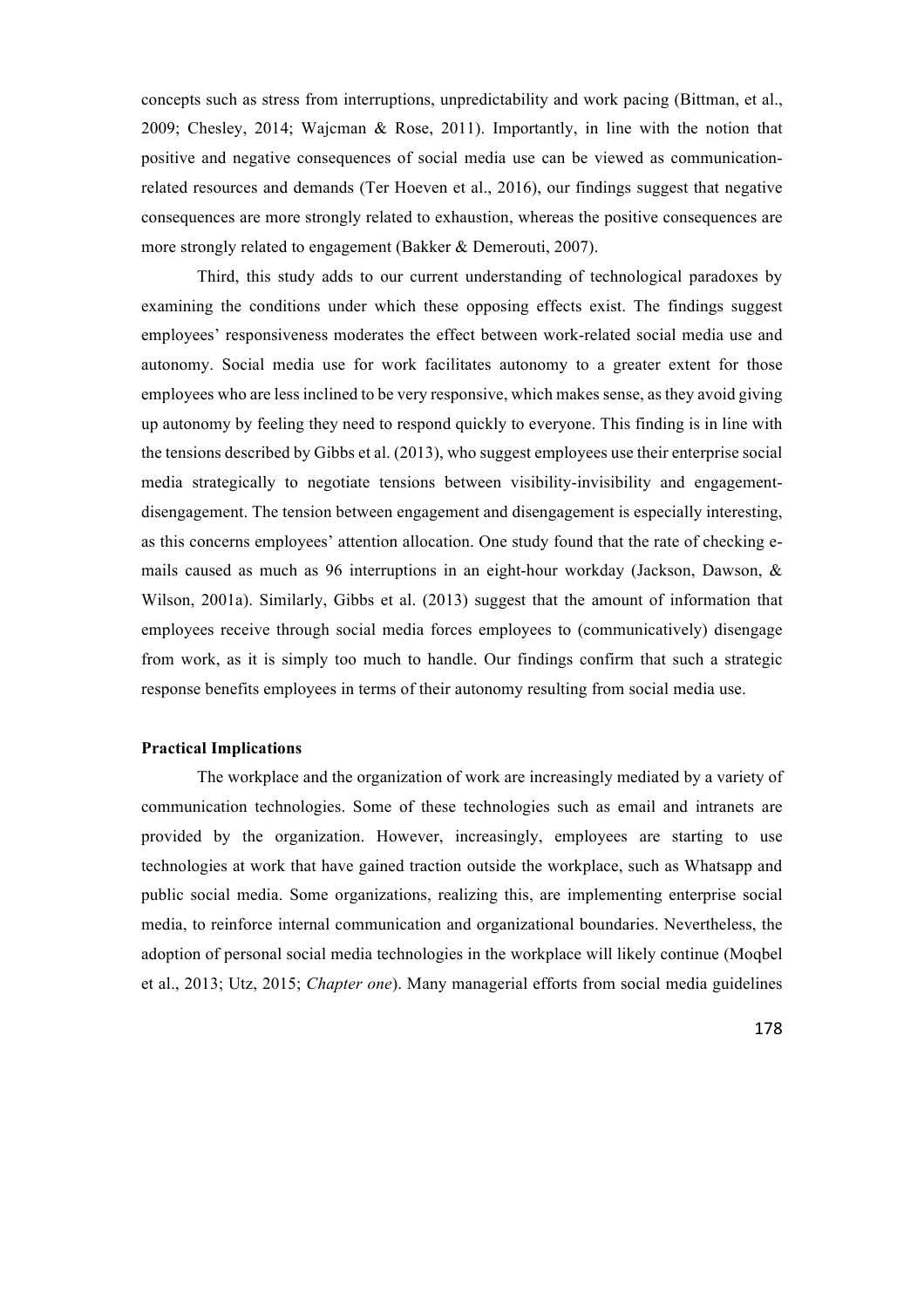and policies encouraging employees to bring your own device (BYOD) are primarily directed at legal liabilities (e.g., Dreher, 2014) or the increased costs and complexity of the associated infrastructure (e.g., Rose, 2013). Although these issues warrant continuous attention, research shows that many employees already frequently use their personal social media for work both during and outside regular office hours (*Chapter one*). The findings of this study show that organizations should also direct efforts to mitigate the negative consequences of personal social media use for individual employees.

Importantly, and similar to other communication technologies, social media increase work pressure. One way to alleviate the pressure these technologies impose is to implement restrictions on the use of them. A popular example is how, in 2011, Volkswagen decided to stop its servers sending emails to its employees when they are off-shift (Tsukayama, 2011). BMW and Deutsche Telecom have since implemented similar policies (Strangler, 2015). Managerial efforts could be directed at alleviating intense work experiences that result from feelings of being responsive at all times and the need to address increasing work demands through social media use. Of course, access to public social media cannot be regulated outside the office, but managerial efforts could be directed at creating a healthy environment and countering the normative assumptions of responsiveness and perpetual connectivity during offtime

Furthermore, organizations can help build a social norm that promotes a healthy balance between connectedness and disconnectedness. Employees experience more beneficial consequences for their well-being if they do not feel burdened by the notion of constantly being connected and responsive to incoming messages. This study shows that it is time to acknowledge the widespread use of personal social media technologies in the workplace and the consequences it might have at the individual level.

#### **Limitations and Future Research**

A few limitations of this study need to be acknowledged. First, this study relies on cross-sectional data, so cannot make claims about causality. Future research would employ longitudinal research designs to test the proposed causality of the relationships in the model.

Second, this study associated social media use with exhaustion and engagement indirectly through work pressure and autonomy. Although we found a stronger negative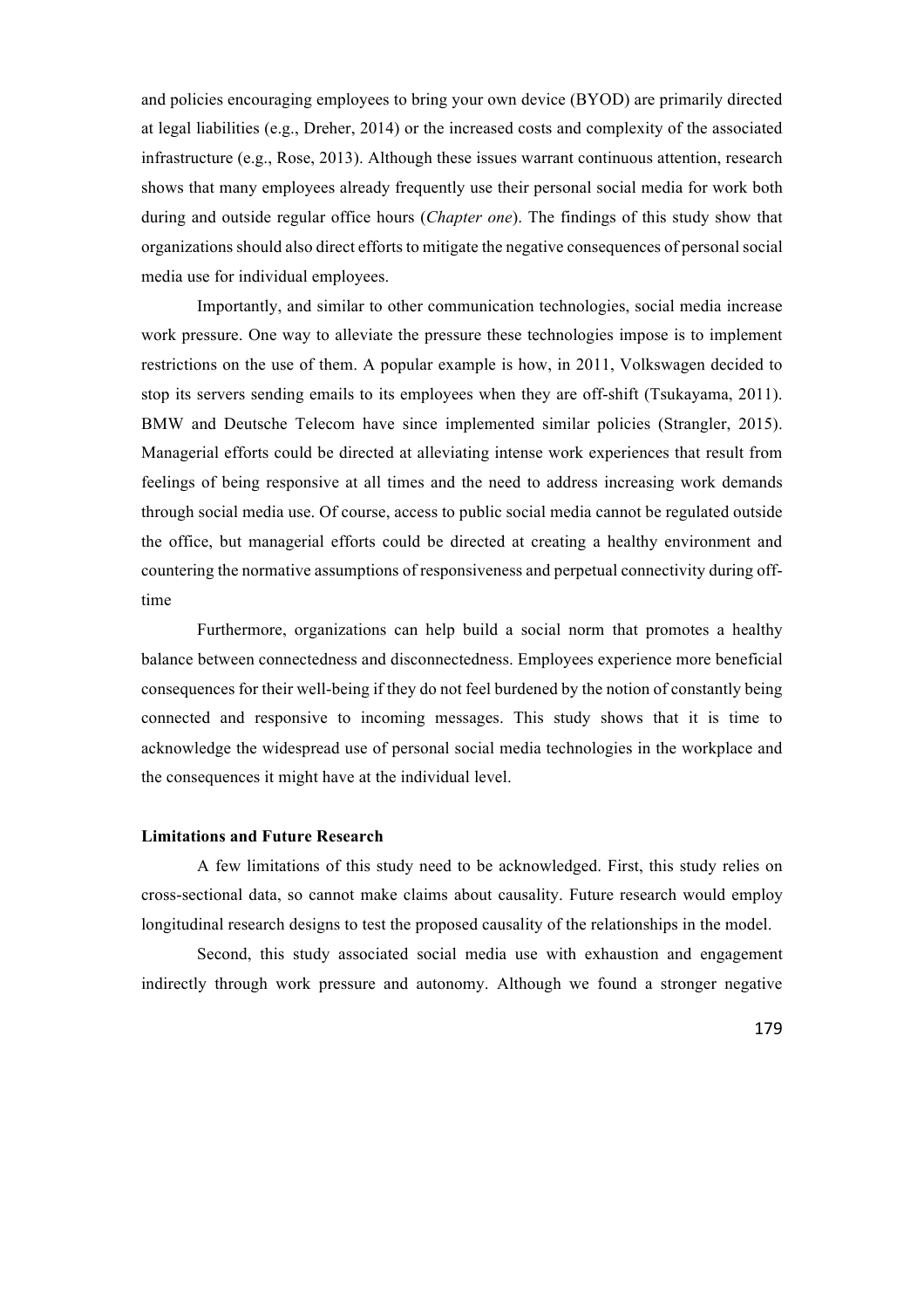indirect effect, there might be other individual outcomes that may shed a different light on the mechanism presented here. For instance, the positive effect of autonomy might be far greater – relative to work pressure – in relation to individual performance outcomes such as productivity, or in relation to organizational identification. Hence, to better understand the consequences of social media use for work additional research with various outcome measures is needed. Additionally, this study suggested responsiveness functions as a moderator of relationships between social media use and autonomy and work pressure. Arguably, other mechanisms are at play that may influence the nature of the effects. For instance, it is quite possible that employees who are in general more satisfied with their jobs are less affected by the demands that work places on them.

Finally, as mentioned above, this study provides evidence for one of the most prevalent social media paradoxes: autonomy. However, we do not claim to be exhaustive. Social media exhibit several affordances that can be associated with different advantages and challenges. Much like Heidegger once argued, (communication) technology, *and by extension social media*, destroyed distance by destroying closeness; technology didn't bring people closer together but merely created a condition wherein everyone is at the same time close and far, independent of geographical distance (Arnold, 2003; Javernpaa & Lang, 2005). This very notion led Javernpaa and Lang (2005) to identify eight different paradoxes associated with mobile technology use. This study shows that adopting a paradox lens to study the consequences of social media use in the workplace is worthwhile. Future studies should not only direct attention to identifying other social media related paradoxes, but especially focus on the conditions under which these paradoxes may exist.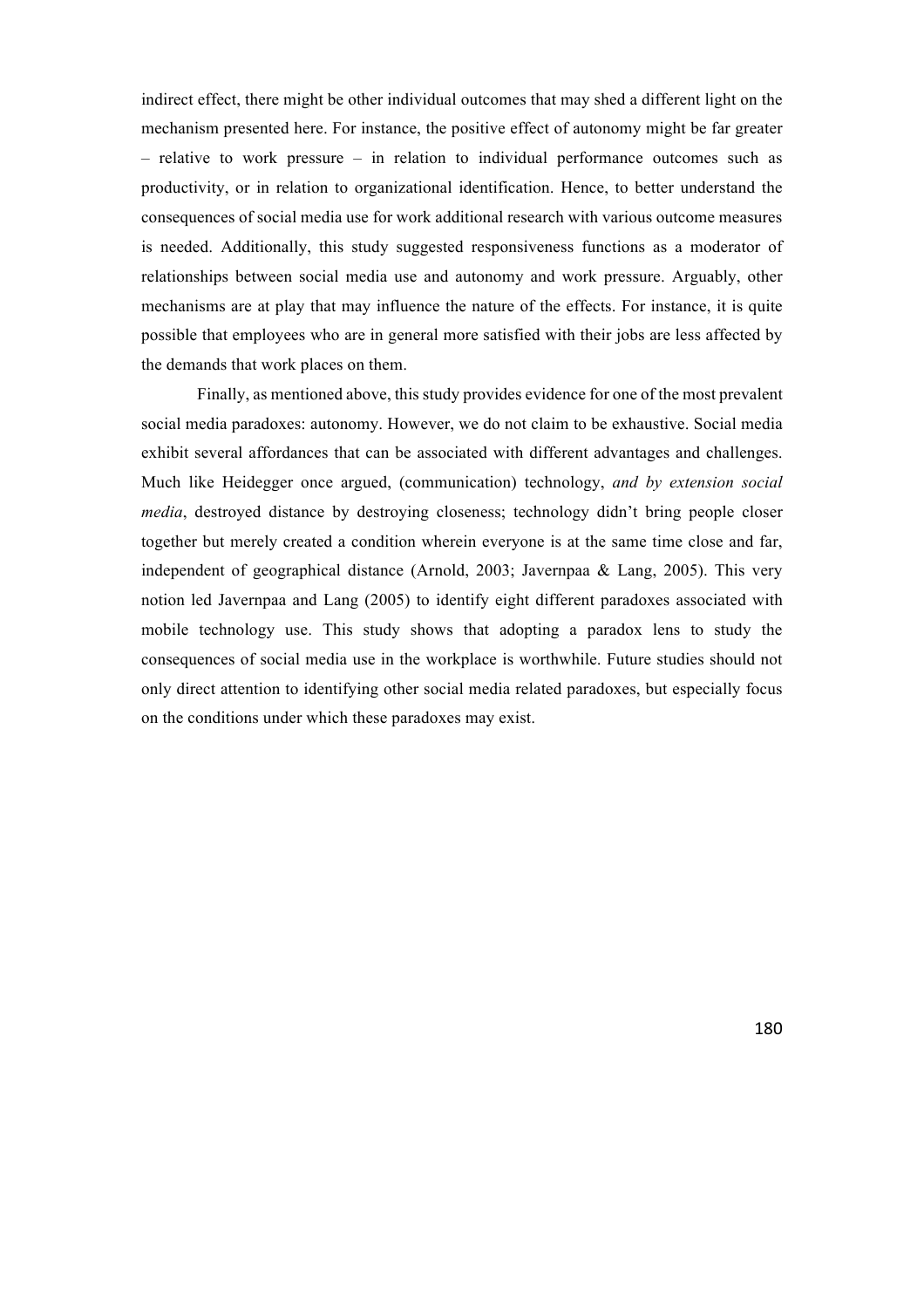#### **References**

- Arnold, M. (2003). On the phenomenology of technology: The "Janus-faces" of mobile phones. *Information and Organization*, *13*(4), 231-256.
- Bakker, A. B. & Demerouti, E. (2007). The job demands-resources model: State of the art. *Journal of Managerial Psychology*, *22*(3), 309-328.
- Bakker, A. B., Demerouti, E., & Sanz-Vergel, A. I. (2014). Burnout and work engagement: The JD-R approach. *Annual Review of Organizational Psychology and Organizational Behavior, 1*, 389-411.
- Barley, S. R., Meyerson, D. E., & Grodal, S. (2011). E-mail as a source and symbol of stress. *Organizational Science, 22*(4), 887-906.
- Bittman, M., Brown, J. E., & Wajcman, J. (2009). The mobile phone, perpetual contact and time pressure. *Work, Employment & Society*, *23*(4), 673-691.
- Bucher, E., Fieseler, C., & Suphan, A. (2013). The stress potential of social media in the workplace. *Information, Communication & Society*, *16*(10), 1639-1667. DOI: 10.1080/1369118x.2012.710245
- Cao, X., Vogel, D. R., Guo, X., Liu, H., & Gu, J. (2012, January). Understanding the influence of social media in the workplace: An integration of media synchronicity and social capital theories. In *System Science (HICSS), 2012 45th Hawaii International Conference on* (pp. 3938-3947). IEEE.
- Chesley, N. (2005). Blurring boundaries? Linking technology use, spillover, individual distress, and family satisfaction. *Journal of Marriage and Family*, *67*(5), 1237-1248.
- Chesley, N. (2010). Technology use and employee assessments of work effectiveness, workload, and pace of life. *Information, Communication, & Society, 13(*4), 485-514.
- Chesley, N. (2014). Information and communication technology use, work intensification and employee strain and distress. *Work, Employment and Society, 28*(4), 589-610.
- Cortina, J. M., Chen, G., & Dunlap, W. P. (2001). Testing interaction effects in LISREL: Examination and illustration of available procedures. *Organizational Research Methods*, *4*(4), 324-360.
- Dabbish, L. A. & Kraut, R. E. (2006). Email overload at work: An analysis of factors associated with email strain. *Proceedings of the 2006 20th anniversary conference on computer supported work* (pp. 431-440). Alberta, Canada: ACM.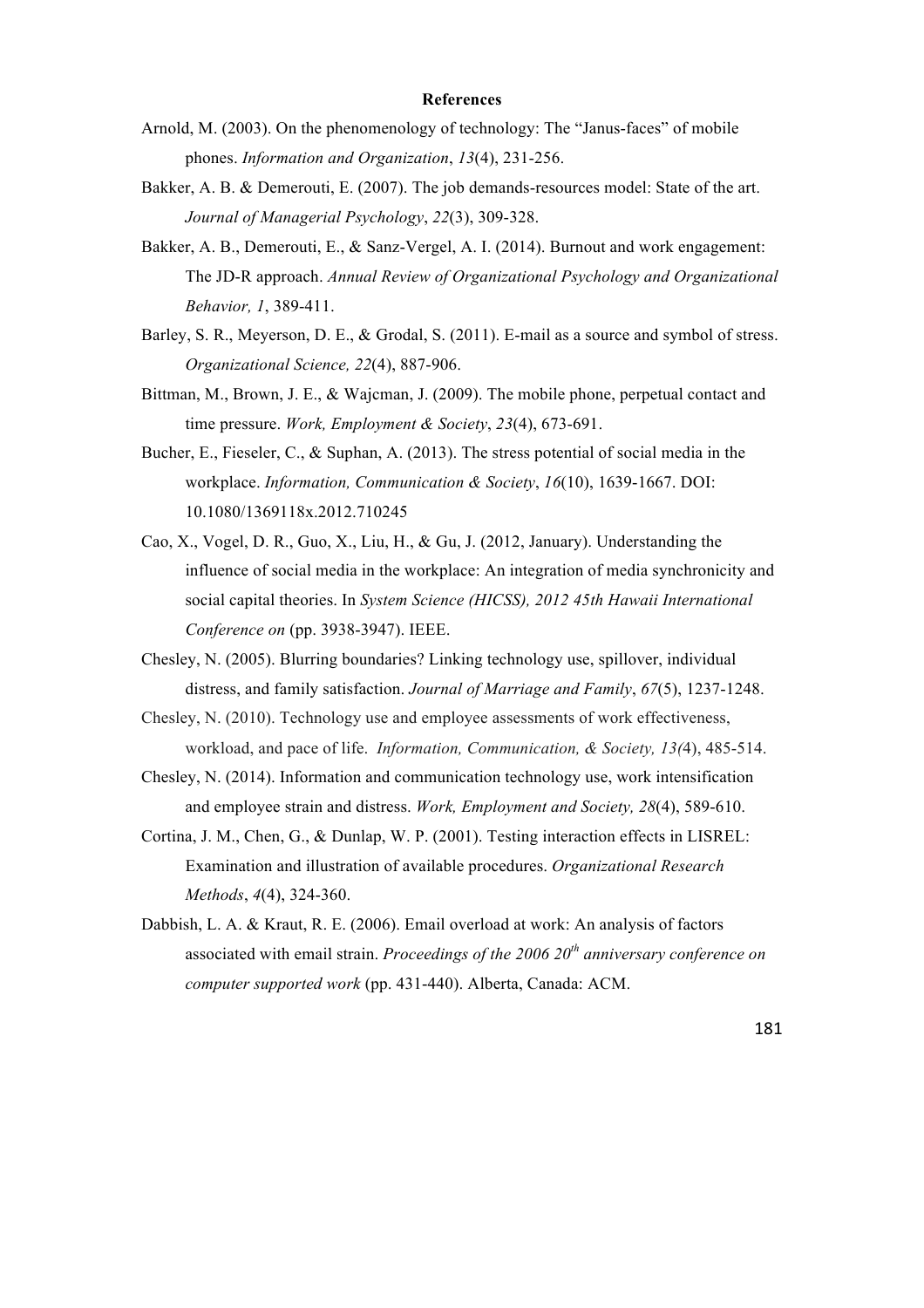- Demerouti, E., Bakker, A. B., & Bulters, A. J. (2004). The loss spiral of work pressure, work–home interference and exhaustion: Reciprocal relations in a three-wave study. *Journal of Vocational Behavior*, *64*(1), 131-149.
- Eisenhardt, K. M. (2000). Paradox, spirals, ambivalence: The new language of change and pluralism. *Academy of Management Review*, *25*(4), 703-705.
- Fonner, K. L. & Roloff, M. E. (2012). Testing the connectivity paradox: Linking teleworkers' communication media use to social presence, stress from interruptions, and organizational identification. *Communication Monographs, 79*(2), 205-231.
- Gibbs, J. L., Rozaidi, N. A., & Eisenberg, J. (2013). Overcoming the "Ideology of Openness": Probing the Affordances of Social Media for Organizational Knowledge Sharing. *Journal of Computer-Mediated Communication, 19,* 102-120. Doi 10.1111/jcc4.12034
- Green, F. (2005). *Demanding work: The paradox of job quality in the affluent economy*. Princeton NJ: Princeton Univesity Press.
- Hayes, A. F. (2009). Beyond Baron and Kenny: Statistical mediation analysis in the new millennium. *Communication Monographs, 76*(4), 408-420.
- Hu, L. T. & Bentler, P. M. (1999). Cutoff criteria for fit indexes in covariance structure analysis: Conventional criteria versus new alternatives. *Structural Equation Modeling: A Multidisciplinary Journal, 6*(1), 1-55.
- Jackson, T. R., Dawson, R., & Wilson, D. (2001). Case study: Evaluating the use of an electronic messaging system in business. *Proceedings Conference Empiricial Assessment Software Engineering* (pp. 53-36)*.* New York: ACM.
- Jarvenpaa, S. L. & Lang, K. R. (2005). Managing the paradoxes of mobile technology. *Information Systems Management*, *22*(4), 7-23.
- Jonge, J. D., Janssen, P. P., & Van Breukelen, G. J. (1996). Testing the demand-controlsupport model among health-care professionals: A structural equation model. *Work & Stress*, *10*(3), 209-224.
- Karasek, R. A. (1985). *Job content questionnaire and user's guide*. Lowell: University of Massachusetts.
- Katz, J. E. & Aakhus, M. (2002). *Perpetual contact: Mobile communication, private talk, public performance.* Cambridge University Press.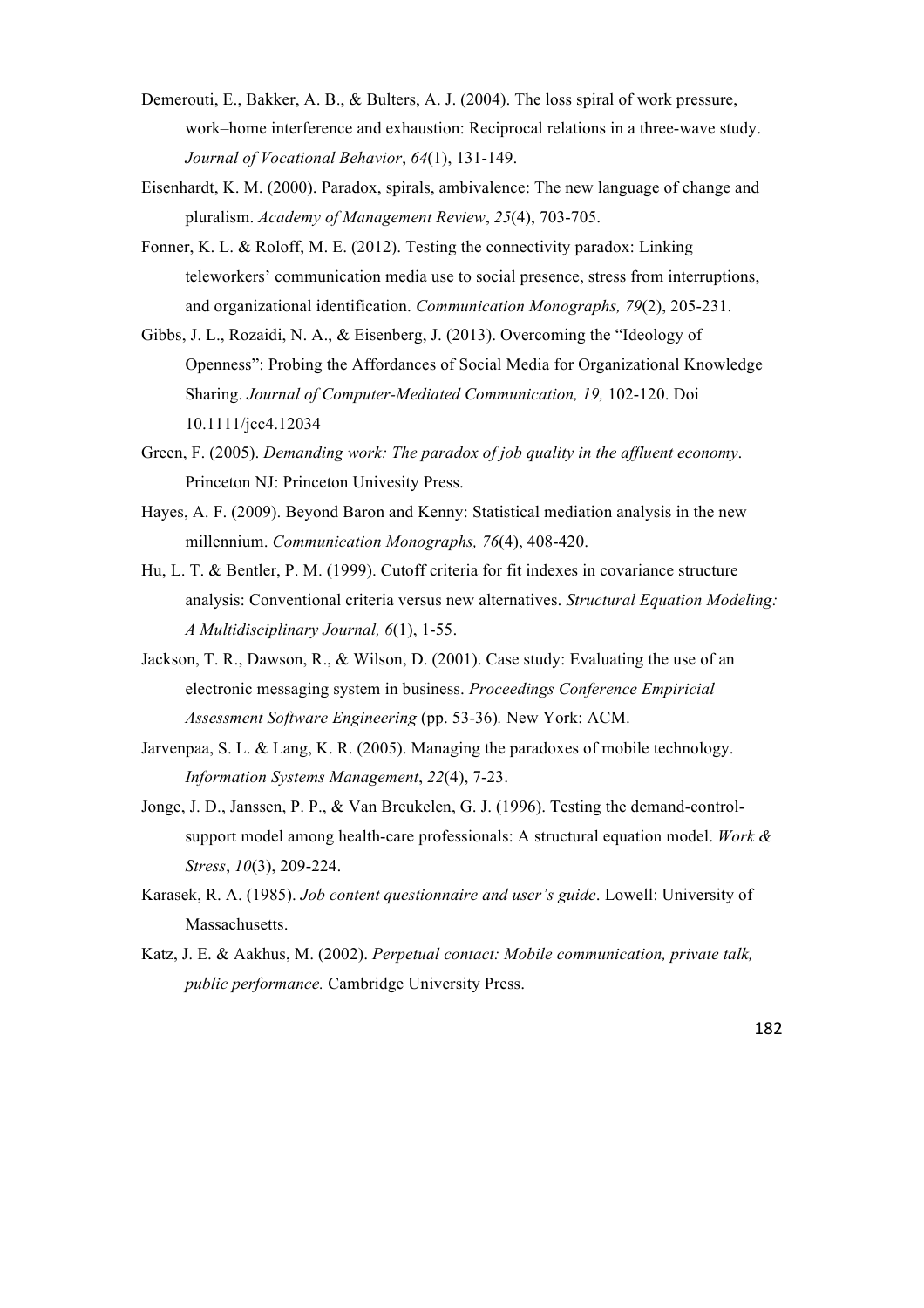- Leftheriotis, I. & Giannakos, M. N. (2014). Using social media for work: Losing your time or improving your work? *Computers in Human Behavior*, *31*, 134-142.
- Leonardi, P. M., Huysman, M., & Steinfield, C. (2013). Enterprise social media: Definition, history, and prospects for the study of social technologies in organizations. *Journal of Computer-Mediated Communication, 19*(1), 1-19. DOI: 10.1111/jcc4.12029
- Leonardi, P. M., Treem, J. W., & Jackson, M. H. (2010). The connectivity paradox: Using technology to both decrease and increase perceptions of distance in distributed work arrangements. *Journal of Applied Communication Research, 38*(1), 85-105.
- Lewig, K. A. & Dollard, M. F. (2003). Emotional dissonance, emotional exhaustion and job satisfaction in call centre workers. *European Journal of Work and Organizational Psychology*, *12*(4), 366-392.
- Mark, D., Gonzalez, V. M., & Harris, J. (2005). No task left behind? Examining the nature of fragmented work. *Human Factors Computational Systems: Proceedings CHI'05* (pp. 321-330). New York: ACM Press.
- Maslach, C. & Jackson, S. E. (1981). The measurement of experienced burnout. *Journal of Organizational Behavior*, *2*(2), 99-113.
- Maslach, C., Schaufeli, W. B., & Leiter, M. P. (2001). Job burnout. *Annual Review of Psychology*, *52*(1), 397-422.
- Mathieu, J. E. & Taylor, S. R. (2006). Clarifying conditions and decision points for mediational type inferences in organizational behavior. *Journal of Organizational Behavior*, *27*(8), 1031-1056.
- Mazmanian, M., Orlikowski, W. J., & Yates, J. (2013). The autonomy paradox: The implications of mobile email devices for knowledge professionals. *Organization Science, 24*(5), 1337-1357.
- Mazmanian, M., Yates, J., & Orlikowski, W. J. (2006). Ubiquitous email: Individual experiences and organizational consequences of blackberry use. In *Academy of Management Proceedings, 6*(1), 1-6. Atlanta, GA: Academy of Management.
- Michel, A. (2011). Transcending socialization: A nine-year ethnography of the body's role in organizational control and knowledge workers' transformation. *Administrative Science Quarterly, 56*(3), 325-368.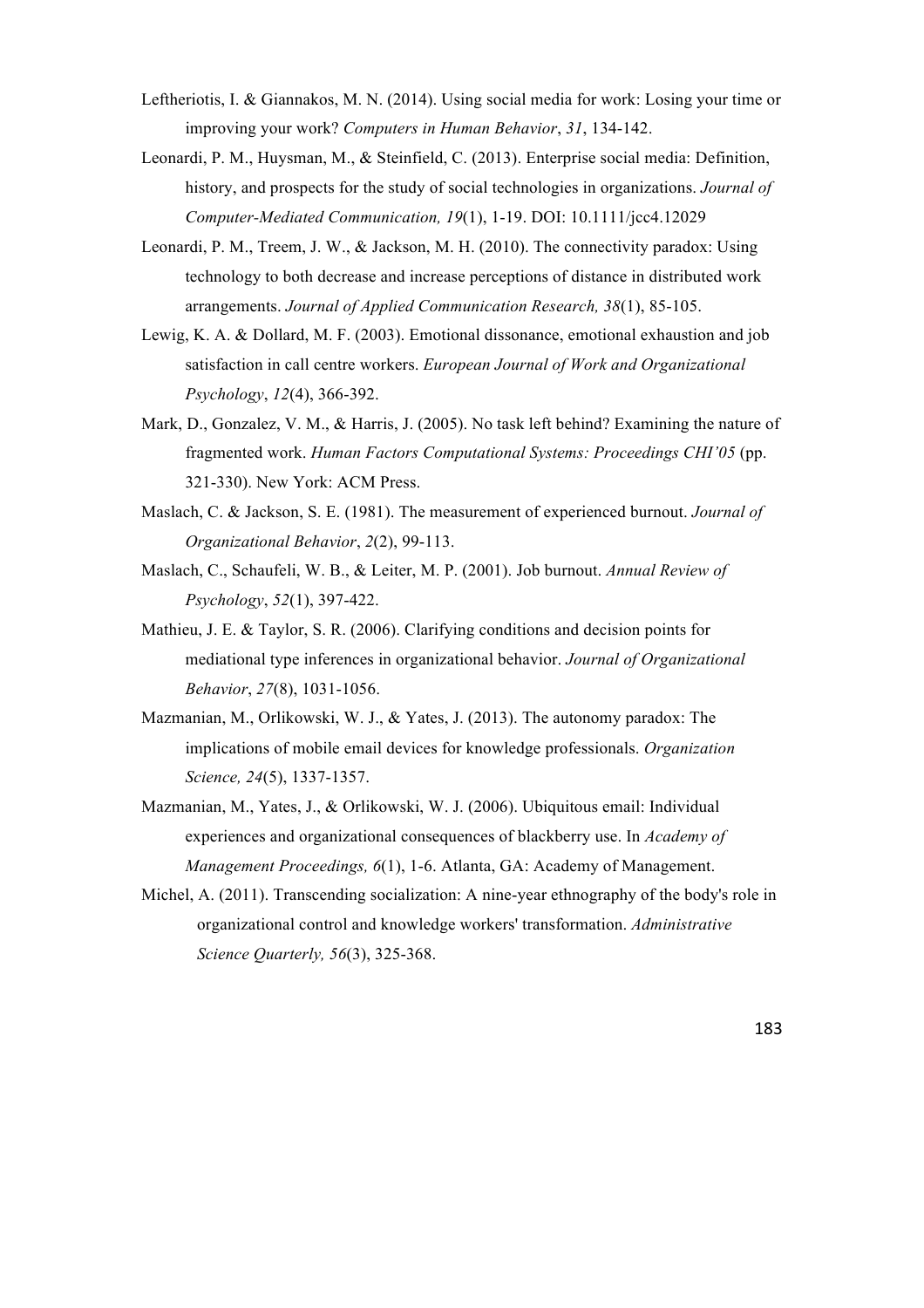- Moqbel, M., Nevo, S., & Kock, N. (2013). Organizational members' use of social networking sites and job performance: An exploratory study. *Information Technology & People*, *26*(3), 240-264.
- Morgeson, F. P. & Humphrey, S. E. (2006). The Work Design Questionnaire (WDQ): Developing and validating a comprehensive measure for assessing job design and the nature of work. *Journal of Applied Psychology*, *91*(6), 1321-1339.
- Orlikowski, W. J. (2000). Using technology and constituting structures: A practice lens for studying technology in organizations. *Organization Science*, *11*(4), 404-428.
- Perlow, L. (2012). *Sleeping with your smartphone. How to break the 24/7 habit and change the way you work.* Boston: Harvard Business Review Press.
- Ping, R. (1995). A parsimonious estimating technique for interaction and quadratic latent variables. *The Journal of Marketing Research, 32*(August), 336-347.
- Preacher, K. J. & Hayes, A. F. (2004). SPSS and SAS procedures for estimating indirect effects in simple mediation models. *Behavior Research Methods, Instruments, & Computers*, *36*(4), 717-731.
- Putnam, L. L., Myers, K. K., & Gailliard, B. M. (2014). Examining the tensions in workplace flexibility and exploring options for new directions. *Human Relations*, *67*(4), 413-440.
- Rice, R. E. (2017). Flexwork, boundaries, and work-family conflicts: How ICTs and work engagement influence their relationship. In G. Hertel, D. Stone, R. D. Johnson, & J. Passmore (Ed.), *Handbook of the psychology of the Internet at work* (in press). London, UK: Wiley Blackwell Industrial & Organizational Psychology Series.
- Rose, C. (2013). BYOD: An examination of bring your own device in business. *The Review of Business Information Systems*, *17*(2), 65-70.
- Smith, W. K. & Lewis, M. W. (2011). Toward a theory of paradox: A dynamic equilibrium model of organizing. *Academy of Management Review*, *36*(2), 381-403.
- Strangler, C. (2015). After-hours use of work email may finally see some labor regulations. Retrieved from: http://www.ibtimes.com/after-hours-use-work-email-may-finally-seesome-labor-regulations-1940882.
- Ten Brummelhuis, L. L., Bakker, A. B., Hetland, J., & Keulemans, L. (2012). Do new ways of working foster work engagement? *Psicothema*, *24*(1), 113-120.